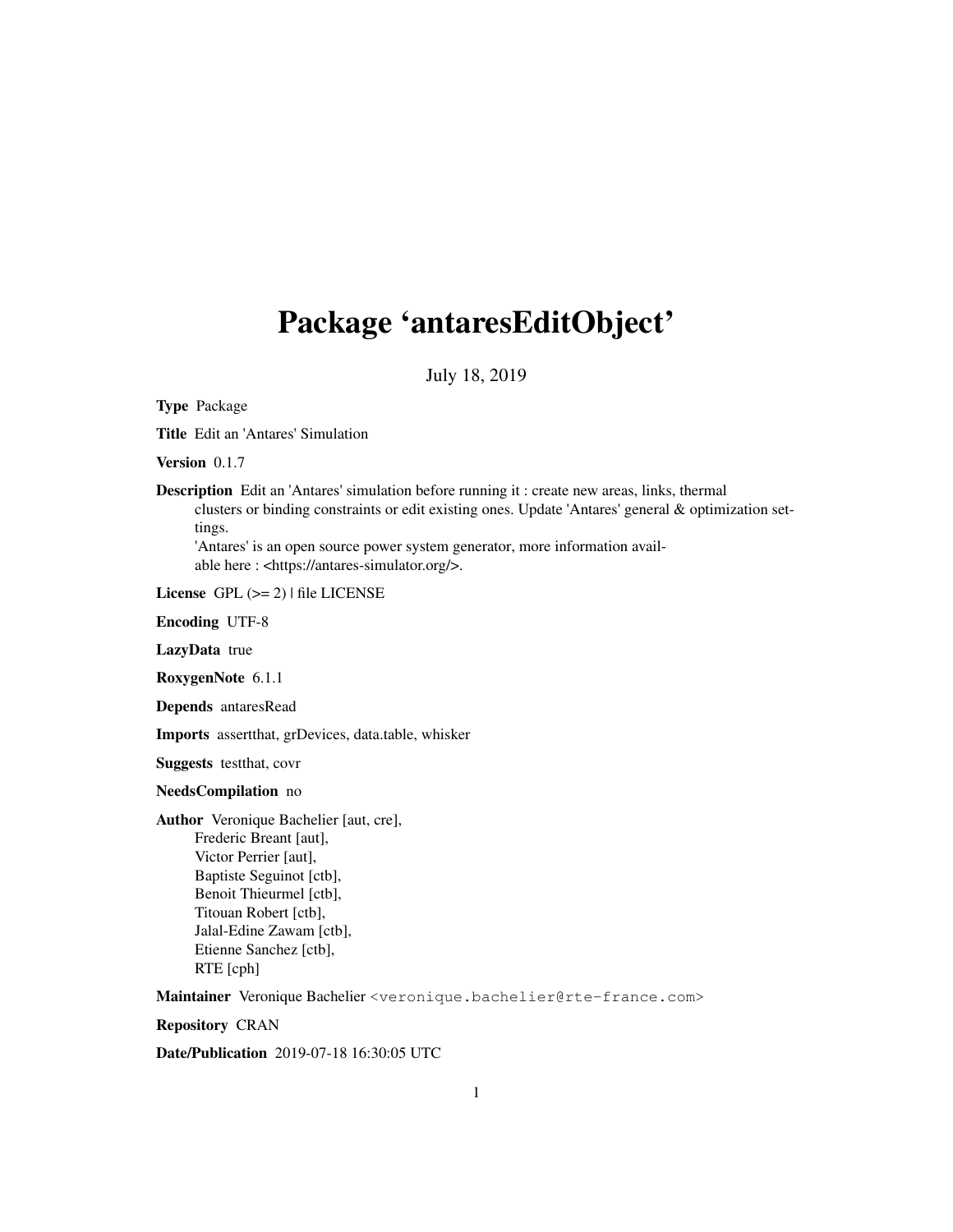# R topics documented:

|    | $\overline{c}$ |
|----|----------------|
|    | $\overline{2}$ |
|    | $\overline{3}$ |
|    | $\overline{4}$ |
|    | 5              |
|    | $\overline{7}$ |
|    | 8              |
|    | 9              |
| 11 |                |
| 12 |                |
| 13 |                |
| 14 |                |
| 14 |                |
| 15 |                |
| 17 |                |
| 18 |                |
| 18 |                |
| 19 |                |
| 20 |                |
| 21 |                |
| 21 |                |
| 22 |                |
| 22 |                |
| 23 |                |
| 24 |                |
| 24 |                |
| 25 |                |
| 27 |                |
| 28 |                |
| 28 |                |
| 30 |                |
| 31 |                |
| 32 |                |
| 33 |                |
|    |                |

backupStudy *Create a backup with an Antares Study*

# Description

Save an Antares Study or only inputs in a .tar.gz file

# Usage

```
backupStudy(backupfile, what = c("input", "study"),opts = antaresRead::simOptions())
```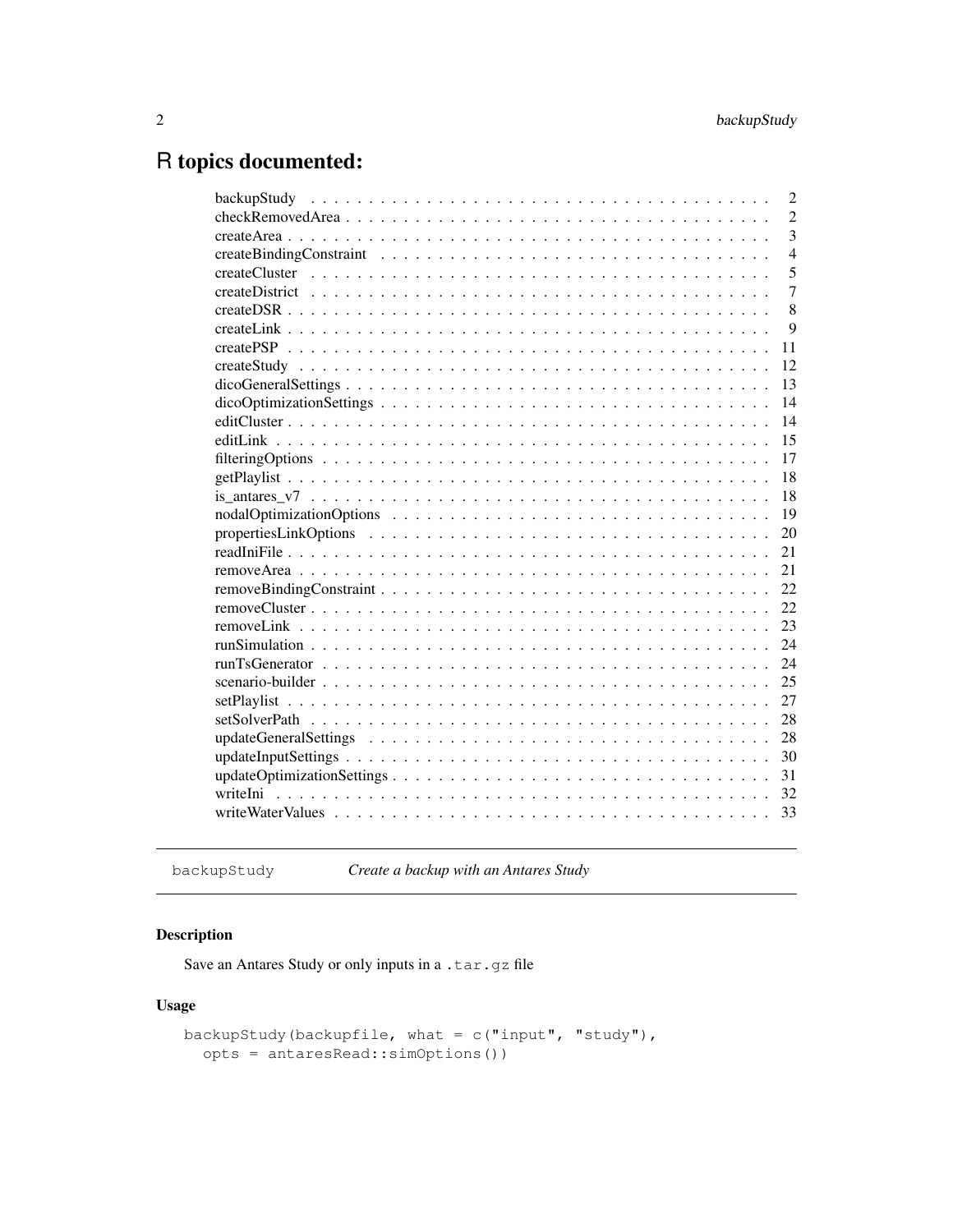# checkRemovedArea 3

# Arguments

| backupfile | Name of the backup, without extension. If missing, either the name of the study       |
|------------|---------------------------------------------------------------------------------------|
|            | or 'input' according argument what.                                                   |
| what       | Which folder to save, input for the input folder or study for the whole study.        |
| opts       | List of simulation parameters returned by the function antaresRead::setSimulationPath |

# Value

The path of the backup

# Examples

## Not run: backupStudy() ## End(Not run)

checkRemovedArea *Seek for a removed area*

# Description

Check if it remains trace of a deleted area in the input folder

# Usage

```
checkRemovedArea(area, all_files = TRUE,
  opts = antaresRead::simOptions())
```
# Arguments

| area      | An area                                                                                    |
|-----------|--------------------------------------------------------------------------------------------|
| all files | Check files in study directory.                                                            |
| opts      | List of simulation parameters returned by the function antares Read: : set Simulation Path |

# Value

a named list with two elements

# Examples

```
## Not run:
checkRemovedArea("myarea")
```
## End(Not run)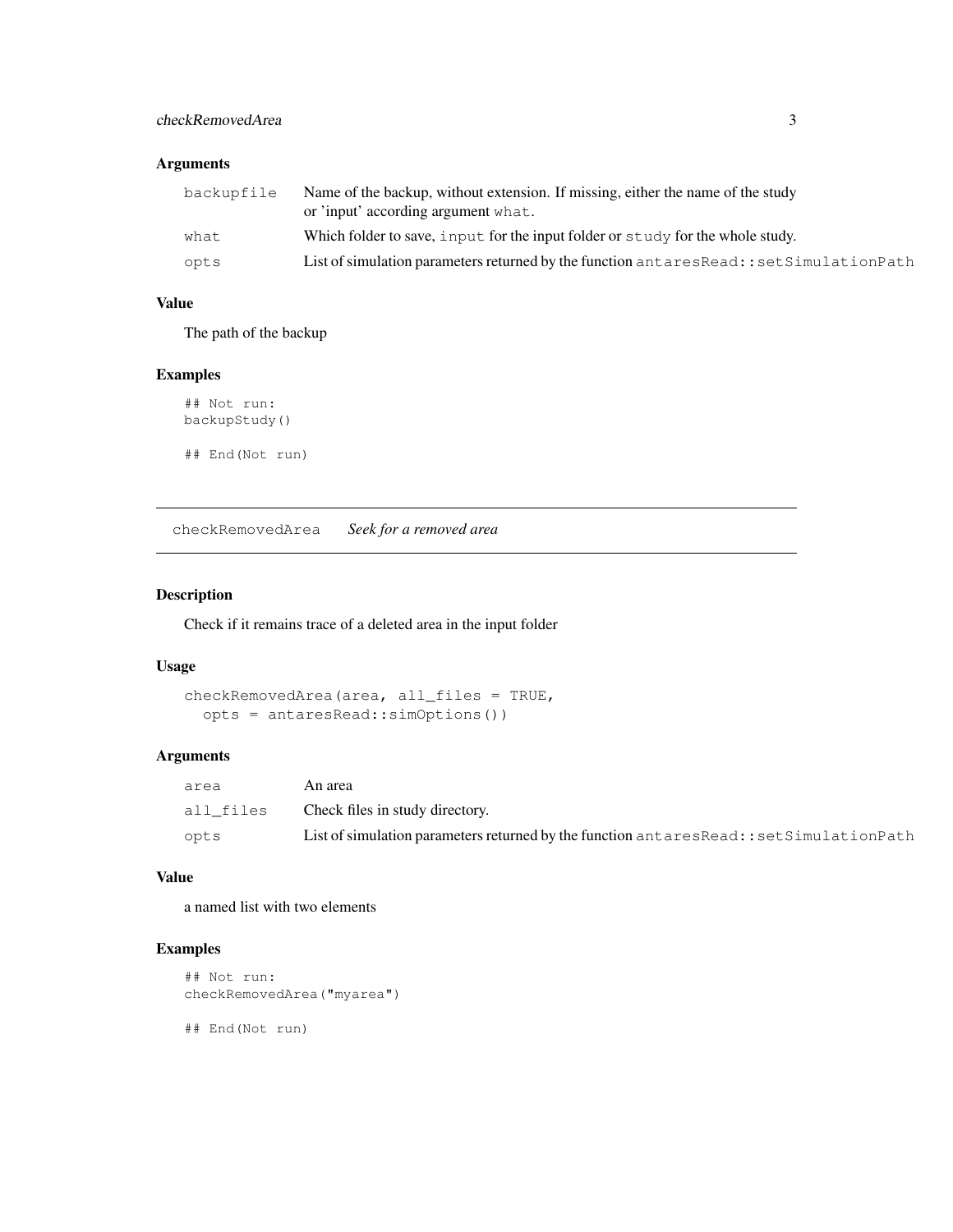# Description

Create An Area In An Antares Study

#### Usage

```
createArea(name, color = grDevices::rgb(230, 108, 44, max = 255),
  localization = c(0, 0),
  nodalOptimization = nodalOptimizationOptions(),
  filtering = filteringOptions(), overwrite = FALSE,
  opts = antaresRead::simOptions())
```
# Arguments

| name              | Name of the area as a character, without punctuation except - and _.                      |  |
|-------------------|-------------------------------------------------------------------------------------------|--|
| color             | Color of the node                                                                         |  |
|                   | localization Localization on the map                                                      |  |
| nodalOptimization |                                                                                           |  |
|                   | Nodal optimization parameters, see nodalOptimizationOptions.                              |  |
| filtering         | Filtering parameters, see filtering Options.                                              |  |
| overwrite         | Overwrite the area if already exist.                                                      |  |
| opts              | List of simulation parameters returned by the function antares Read:: set Simulation Path |  |

#### Value

An updated list containing various information about the simulation.

```
## Not run:
createArea("fictive_area")
## End(Not run)
```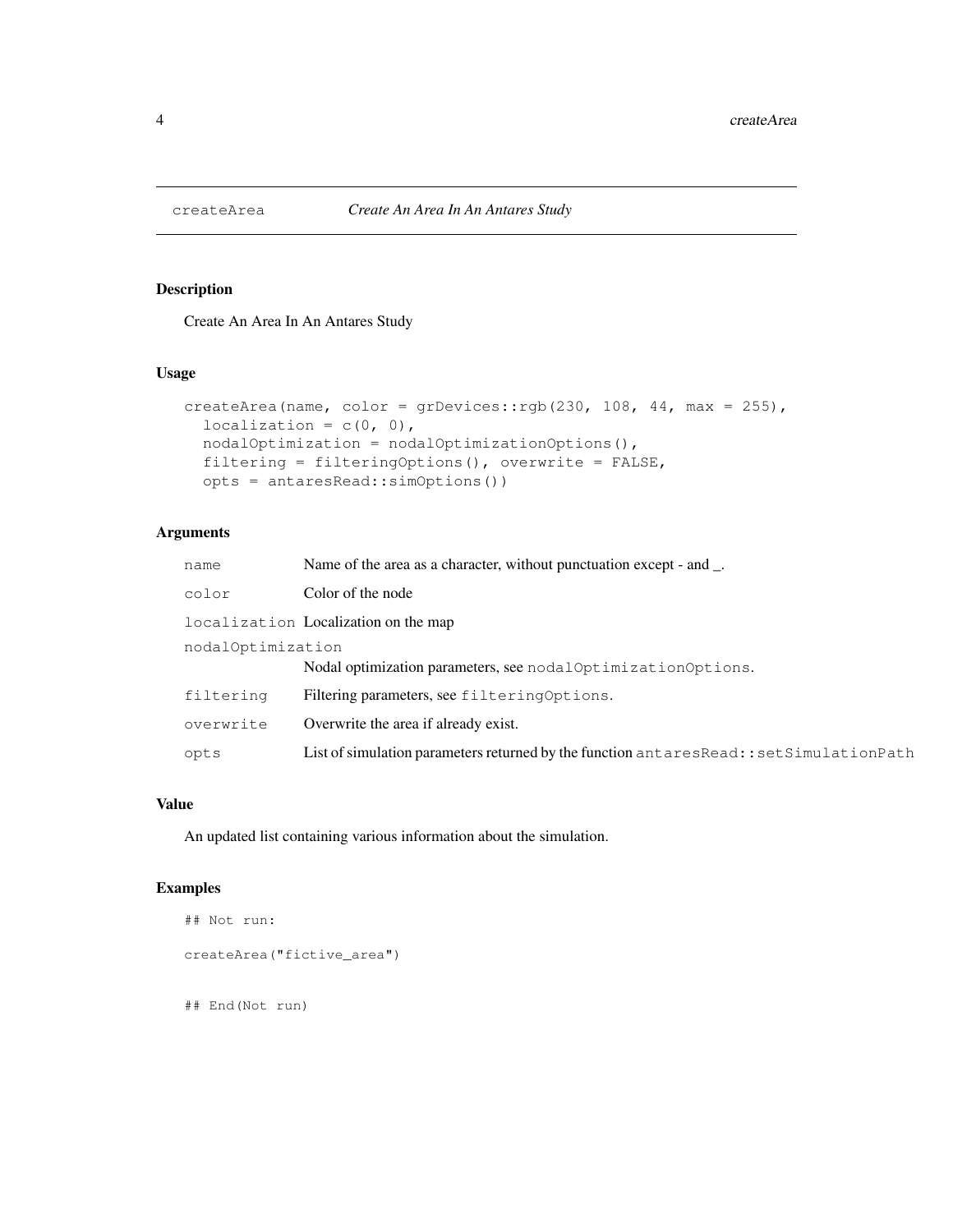createBindingConstraint

*Create a Binding Constraint*

# Description

Create a Binding Constraint

#### Usage

```
createstindingConstraint(name, id = tolower(name), values = NULL,enabled = TRUE, timeStep = c("hourly", "daily", "weekly"),
  operator = c("both", "equal", "greater", "less"),
  coefficients = NULL, overwrite = FALSE,
  opts = antaresRead::simOptions())
```
#### Arguments

| name      | The name for the binding constraint                                                                                   |
|-----------|-----------------------------------------------------------------------------------------------------------------------|
| id        | An id                                                                                                                 |
| values    | Values used by the constraint. It contains one line per time step and three<br>columns "less", "greater" and "equal". |
| enabled   | Logical, is the constraint enabled?                                                                                   |
| timeStep  | Time step the constraint applies to: hourly, $daily$ or weekly                                                        |
| operator  | Type of constraint: equality, inequality on one side or both sides.                                                   |
|           | coefficients A named vector containing the coefficients used by the constraint.                                       |
| overwrite | If the constraint already exist, overwrite the previous value.                                                        |
| opts      | List of simulation parameters returned by the function antares Read:: set Simulation Path                             |

#### Value

An updated list containing various information about the simulation.

```
## Not run:
createBindingConstraint(
 name = "myconstraint",
 values = matrix(data = rep(0, 8760 * 3), ncol = 3),
 enabled = FALSE,
 timeStep = "hourly",
 operator = "both",
  coefficients = c("fr%myarea" = 1))
## End(Not run)
```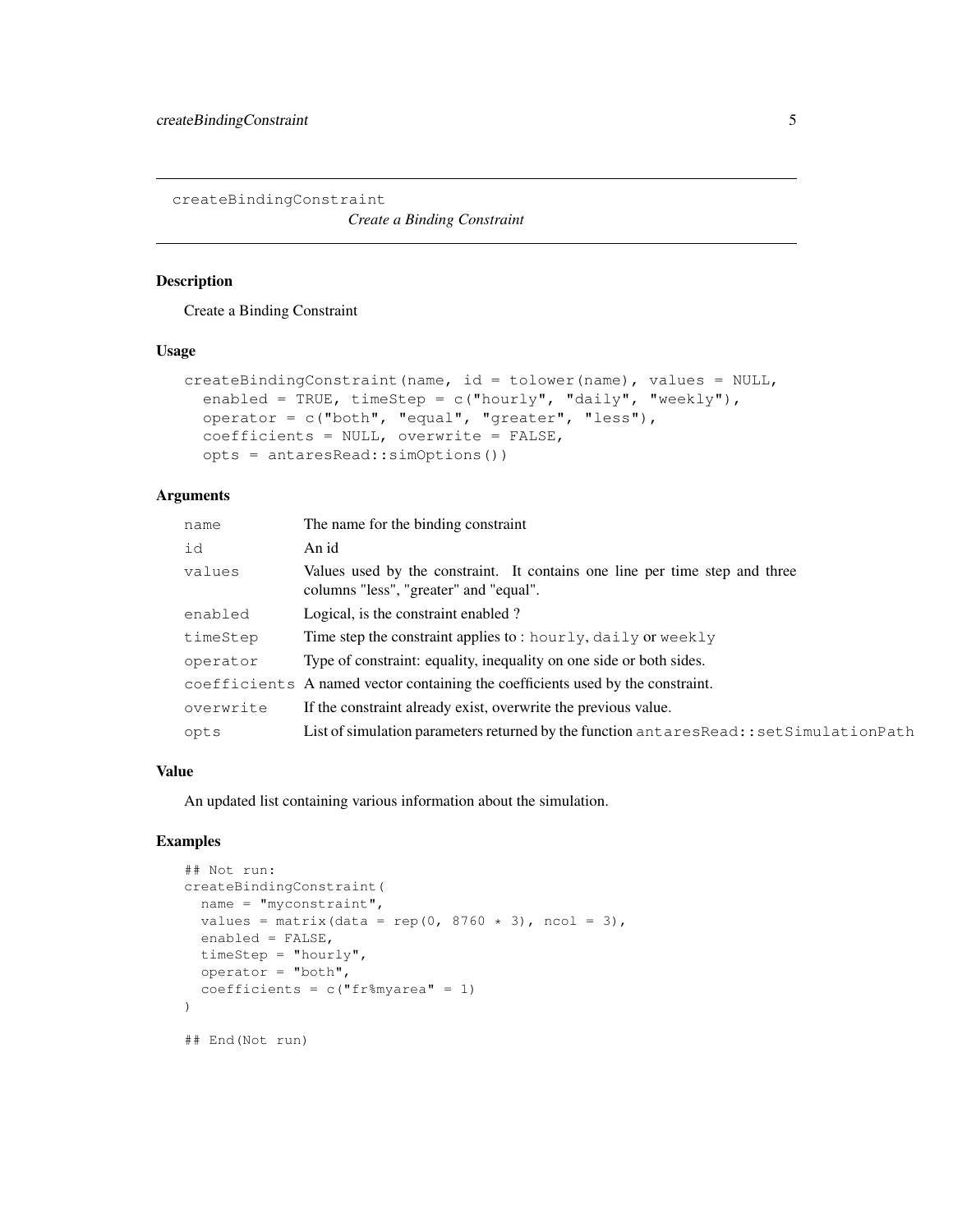createCluster *Create a thermal cluster*

# Description

Create a thermal cluster

# Usage

```
createCluster(area, cluster_name, ..., time_series = NULL,
  prepro_data = NULL, prepro_modulation = NULL, add_prefix = TRUE,
  overwrite = FALSE, opts = antaresRead::simOptions())
```
# Arguments

| area                       | The area where to create the cluster.                                                                                                                                                           |  |
|----------------------------|-------------------------------------------------------------------------------------------------------------------------------------------------------------------------------------------------|--|
| cluster name cluster name. |                                                                                                                                                                                                 |  |
| $\cdot$                    | Parameters to write in the Ini file. Careful! Some parameters must be set as<br>integers to avoid warnings in Antares, for example, to set unitcount,<br>you'll have to use unit count $= 1L$ . |  |
| time series                | the "ready-made" 8760-hour time-series available for simulation purposes.                                                                                                                       |  |
| prepro data                | Pre-process data, a data. frame or matrix, default is a matrix with 365 rows<br>and 6 columns.                                                                                                  |  |
| prepro modulation          |                                                                                                                                                                                                 |  |
|                            | Pre-process modulation, a data. frame or matrix, if specified, must have<br>8760 rows and 1 or 4 columns.                                                                                       |  |
| add prefix                 | If TRUE, cluster_name will be prefixed by area name.                                                                                                                                            |  |
| overwrite                  | Logical, overwrite the cluster or not.                                                                                                                                                          |  |
| opts                       | List of simulation parameters returned by the function antares Read:: set Simulation Path                                                                                                       |  |
|                            |                                                                                                                                                                                                 |  |

#### Value

An updated list containing various information about the simulation.

```
## Not run:
library(antaresRead)
library(antaresEditObject)
# Create a cluster :
createCluster(
 area = "fr",cluster_name = "my_cluster",
 group = "other",
```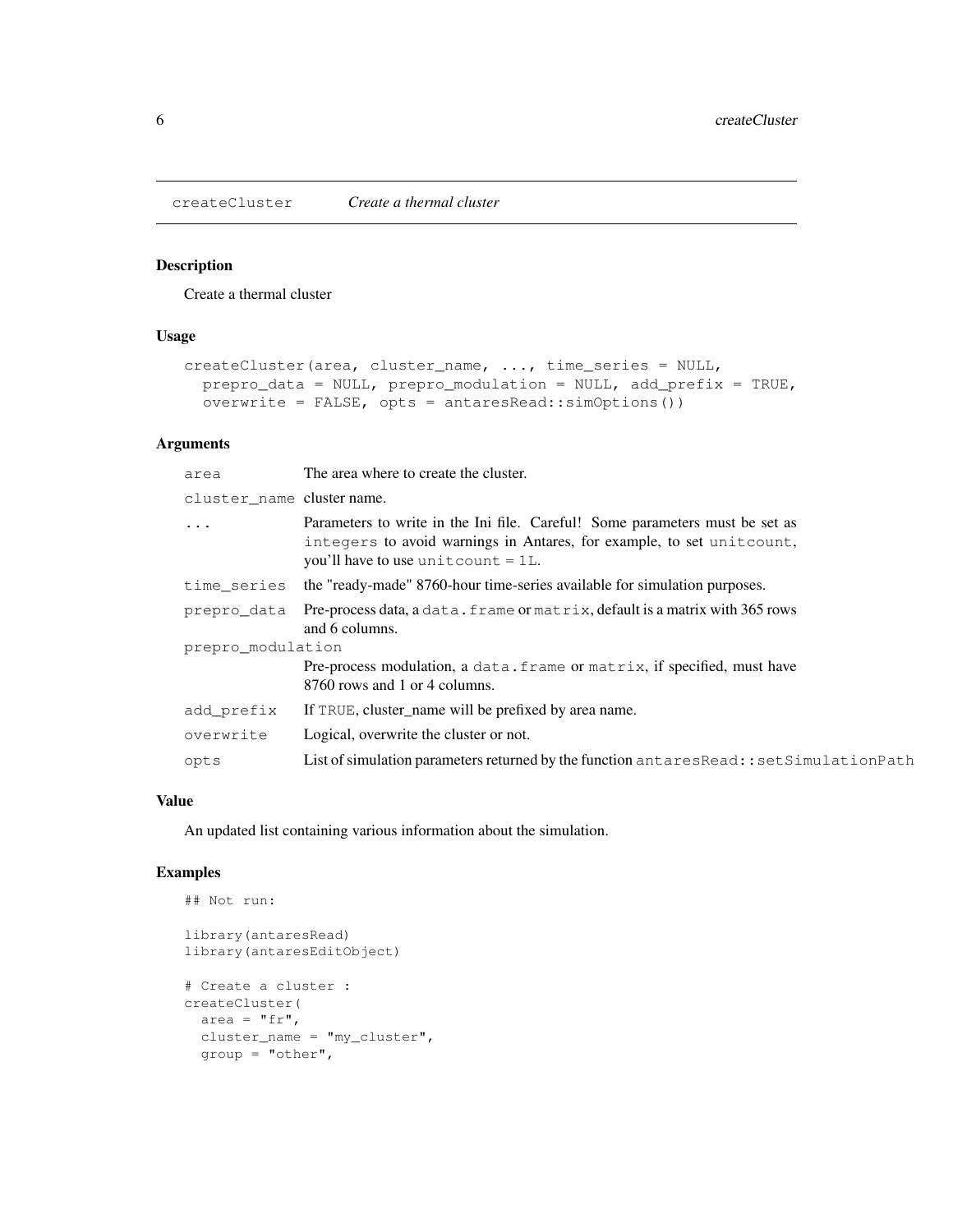#### createCluster 7

```
unitcount = 1L, # or as. integer(1)
  `marginal-cost` = 50
\lambda# by default, cluster name is prefixed
# by the area name
levels(readClusterDesc()$cluster)
# > "fr_my_cluster"
# To prevent this, use `add_prefix`
createCluster(
  area = "fr",cluster_name = "my_cluster",
  add_prefix = FALSE,
  group = "other",
  `marginal-cost` = 50
\lambdalevels(readClusterDesc()$cluster)
# > "my_cluster"
# Pre-process data :
# this is the default data :
createCluster(
 area = "fr",cluster_name = "my_cluster",
  prepro_data = matrix(
   data = c(rep(1, times = 365 * 2),
            rep(0, times = 365 * 4),
   ncol = 6)
\overline{)}# with a data.frame
createCluster(
  area = "fr",cluster_name = "my_cluster",
  prepro_data = data.frame(
    v1 = rep(7, 365), # column name doesn't matter
    v2 = rep(27, 365),
    v3 = rep(0.05, 365),
   v4 = rep(0.12, 365),
   v5 = rep(0, 365),
   v6 = rep(1, 365))
)
# Pre-process modulation :
# this is the default data
createCluster(
  area = "fr",cluster_name = "my_cluster",
```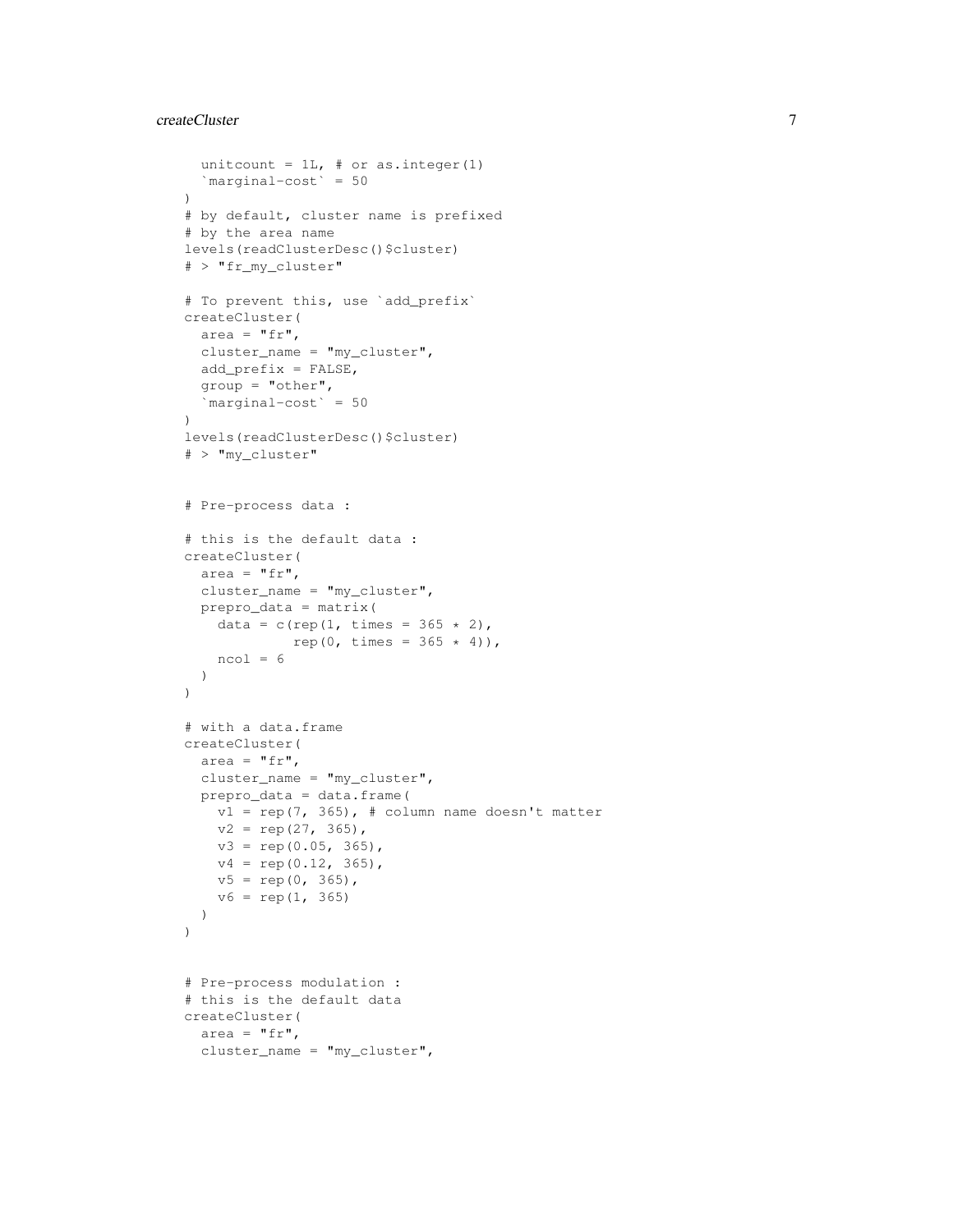```
prepro\_modulation = = matrix(data = c(rep(1, times = 365 * 24 * 3),
             rep(0, times = 365 \times 24 \times 1)),
   ncol = 4)
\overline{)}# with a data.frame
createCluster(
  area = "fr",cluster_name = "my_cluster",
  prepro_modulation = data.frame(
    var1 = rep(0, 8760), # column name doesn't matter
    var2 = rep(1, 8760),
   var3 = rep(0, 8760),
    var4 = rep(1, 8760))
)
## End(Not run)
```
createDistrict *Create a district*

#### Description

Allows selecting a set of areas so as to bundle them together in a "district".

#### Usage

```
createDistrict(name, caption = NULL, comments = NULL,
  apply_filter = "none", add_area = NULL, remove_area = NULL,
  output = FALSE, overwrite = FALSE,
  opts = antaresRead::simOptions())
```

| name        | District's name.                                                                                                                                               |
|-------------|----------------------------------------------------------------------------------------------------------------------------------------------------------------|
| caption     | Caption for the district.                                                                                                                                      |
| comments    | Comments for the district.                                                                                                                                     |
|             | $apply_fitter$ Possible values are $add-all$ to add all areas to the district, remove-all to<br>clear the district, or none (default) to don't apply a filter. |
| add area    | Character vector of area(s) to add to the district.                                                                                                            |
| remove area | Character vector of area(s) to remove from the district.                                                                                                       |
| output      | Logical, compute the results for the district or not?                                                                                                          |
| overwrite   | Logical, should the district be overwritten if already exist?                                                                                                  |
| opts        | List of simulation parameters returned by the function antares Read:: set Simulation Path                                                                      |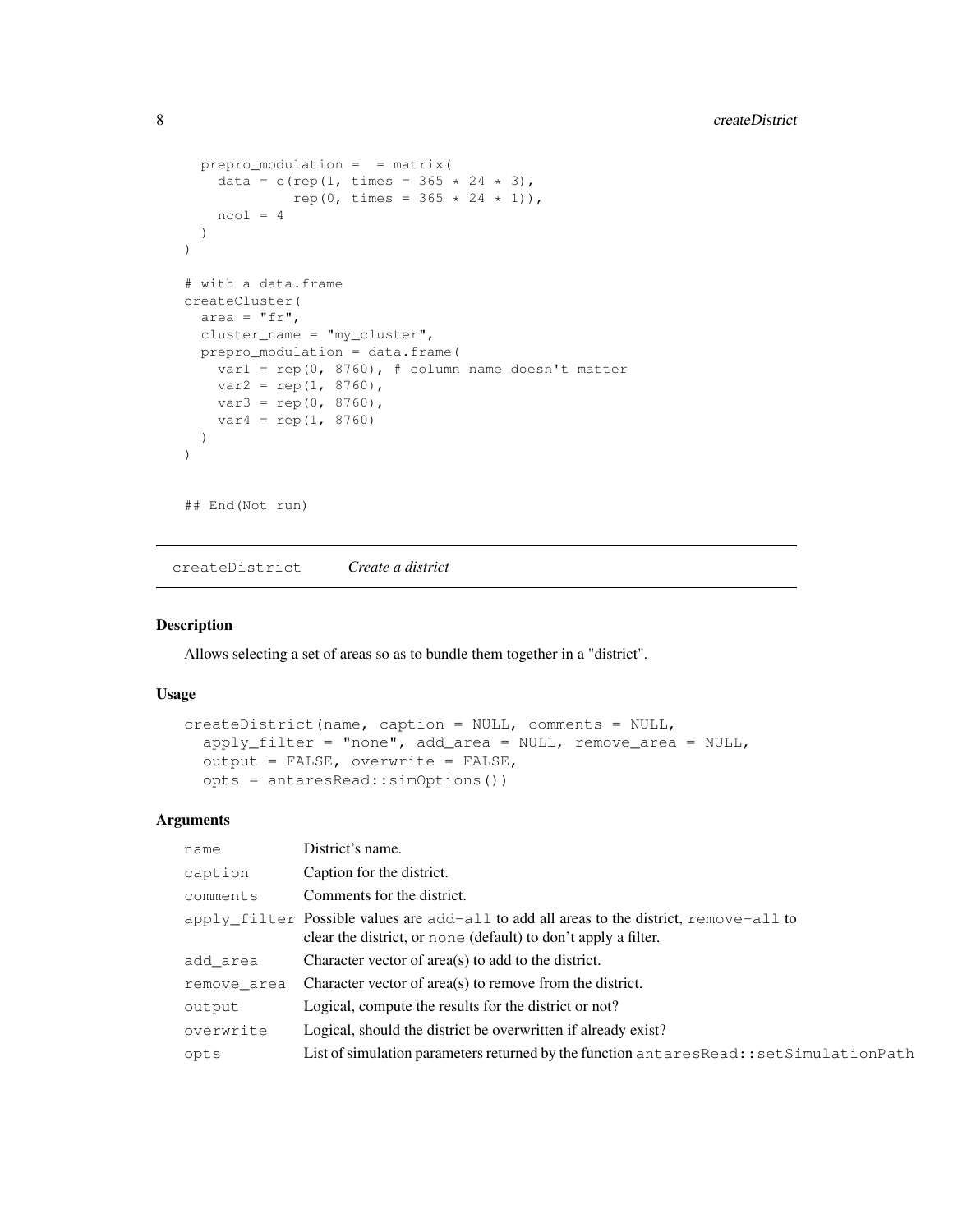#### createDSR 9

# Value

An updated list containing various information about the simulation.

#### Examples

```
## Not run:
createDistrict(name = "mydistrict",
               apply_filter = "add-all",
               remove_area = c("fr", "be")
```
## End(Not run)

createDSR *Create a Demand Side Response (DSR)*

#### Description

Create a Demand Side Response (DSR)

# Usage

```
createDSR(areasAndDSRParam = NULL, spinning = 2, overwrite = FALSE,
  opts = antaresRead::simOptions())
getCapacityDSR(area = NULL, opts = antaresRead::simOptions())
editDSR(area = NULL, unit = NULL, nominalCapacity = NULL,
 marginalCost = NULL, spinning = NULL,
  opts = antaresRead::simOptions())
```
#### Arguments

areasAndDSRParam

|                 | A data.frame with 4 columns area, unit, nominal Capacity, marginal Cost<br>and hour. Hour represent the number of activation hours for the DSR per day. |
|-----------------|---------------------------------------------------------------------------------------------------------------------------------------------------------|
| spinning        | DSR spinning                                                                                                                                            |
| overwrite       | Overwrite the DSR plant if already exist. This will overwrite the previous area<br>and links.                                                           |
| opts            | List of simulation parameters returned by the function antares Read:: set Simulation Path                                                               |
| area            | an area where to edit the DSR                                                                                                                           |
| unit            | DSR unit number                                                                                                                                         |
| nominalCapacity |                                                                                                                                                         |
|                 | DSR nominal Capacity                                                                                                                                    |
|                 | marginalCost <b>DSR marginalCost</b>                                                                                                                    |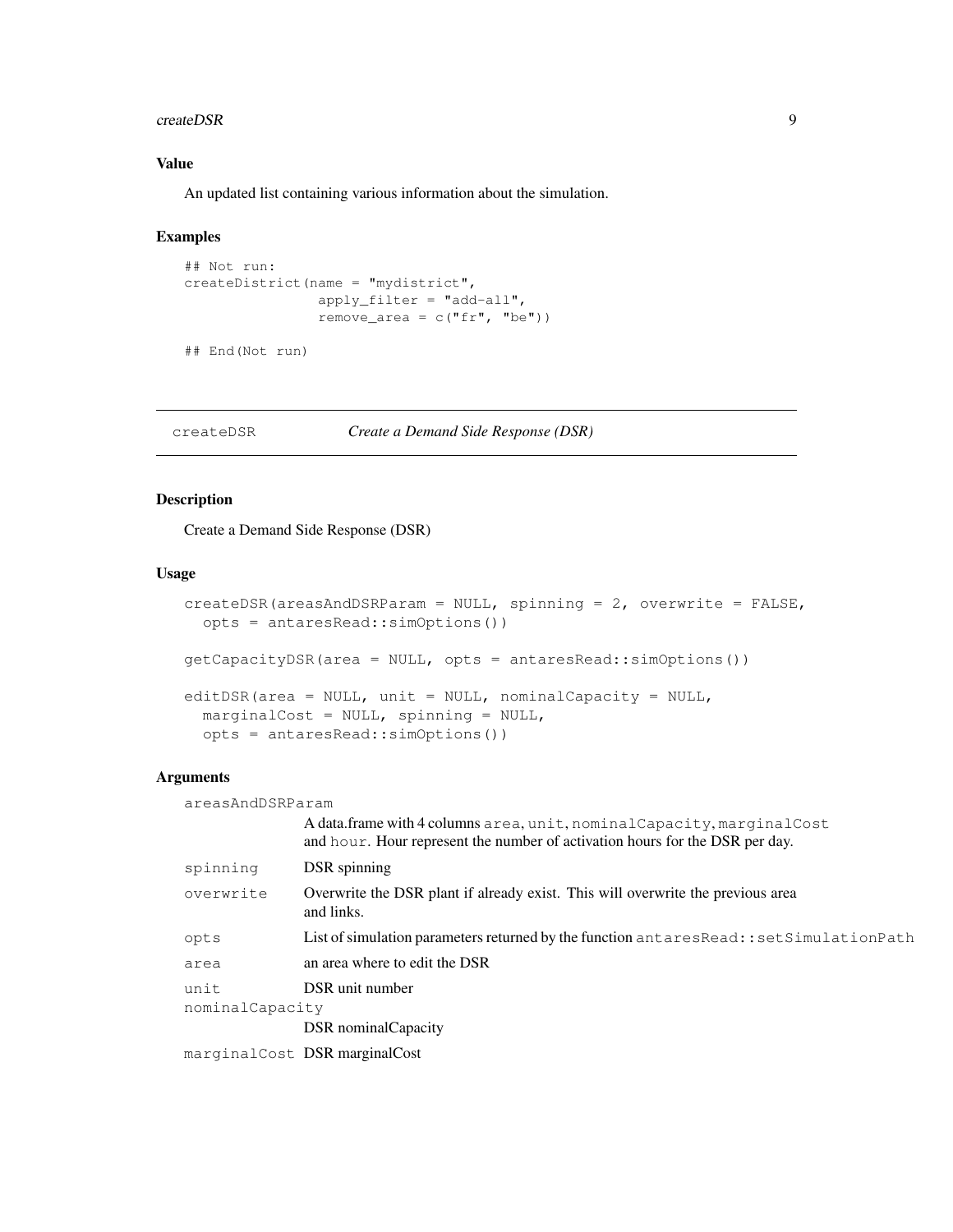#### Value

createDSR() and editDSR() returns an updated list containing various information about the simulation.

getCapacityDSR() returns DSR capacity (unit \* nominalCapacity of virtual cluster) of the area

#### Examples

```
## Not run:
library(antaresEditObject)
path<-pathToYourStudy
opts<-setSimulationPath(path, simulation = "input")
area, unit, nominalCapacity and marginalCost
dsrData<-data.frame(area = c("a", "b"), unit = c(10,20),
                    nominalCapacity = c(100, 120), marginalCost = c(52, 65), hour = c(3, 7))
createDSR(dsrData)
createDSR(dsrData, spinning = 3, overwrite = TRUE)
getAreas()
## End(Not run)
## Not run:
getCapacityDSR("a")
editDSR("a", unit = 50, nominalCapacity = 8000)
getCapacityDSR("a")
## End(Not run)
## Not run:
getCapacityDSR("a")
editDSR("a", unit = 50, nominalCapacity = 8000, marginalCost = 45, hour = 9)
getCapacityDSR("a")
## End(Not run)
```
createLink *Create a link between two areas*

#### Description

Create a link between two areas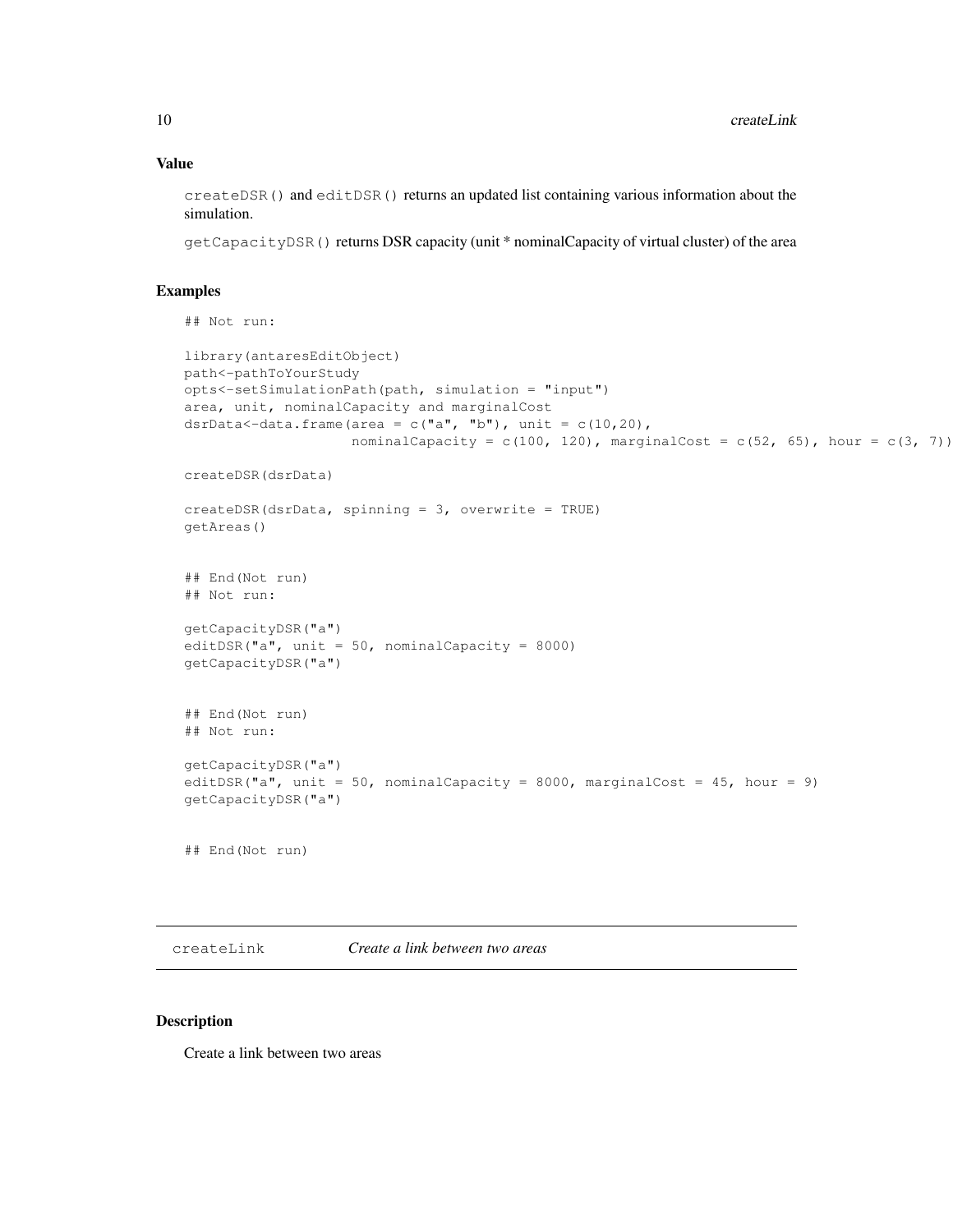#### createLink 11

#### Usage

```
createLink(from, to, propertiesLink = propertiesLinkOptions(),
 dataLink = NULL, overwrite = FALSE,
  opts = antaresRead::simOptions())
```
# Arguments

| from           | The first area from which to create a link                                                                                                                                                                                                                                                                            |
|----------------|-----------------------------------------------------------------------------------------------------------------------------------------------------------------------------------------------------------------------------------------------------------------------------------------------------------------------|
| to             | The second one                                                                                                                                                                                                                                                                                                        |
| propertiesLink |                                                                                                                                                                                                                                                                                                                       |
|                | a named list containing the link properties, e.g. hurdles-cost or transmission-<br>capacities for example. See propertiesLinkOptions.                                                                                                                                                                                 |
| dataLink       | For Antares v7, a matrix with eight column corresponding to : trans. capacity<br>(direct) trans. capacity (indirect), hurdles cost (direct), hurdles cost (indirect),<br>impedances, loop flow, PST min, PST max. If NULL (default), a matrix whose<br>rows are equal to $1, 1, 0, 0, 0, 0, 0, 0$ is set. See Details |
| overwrite      | Logical, overwrite the previous between the two areas if exist                                                                                                                                                                                                                                                        |
| opts           | List of simulation parameters returned by the function antares Read:: set Simulation Path                                                                                                                                                                                                                             |
|                |                                                                                                                                                                                                                                                                                                                       |

#### Details

The eight times-series are:

- NTC direct : the upstream-to-downstream capacity, in MW
- NTC indirect : the downstream-to-upstream capacity, in MW
- Hurdle cost direct : an upstream-to-downstream transmission fee, in euro/MWh
- Hurdle cost indirect : a downstream-to-upstream transmission fee, in euro/MWh
- Impedances : virtual impedances that are used in economy simulations to give a physical meaning to raw outputs, when no binding constraints have been defined to enforce Kirchhoff's laws.
- Loop flow : amount of power flowing circularly though the grid when all "nodes" are perfectly balanced (no import and no export).
- PST min : lower bound of phase-shifting that can be reached by a PST installed on the link, if any.
- PST max : upper bound of phase-shifting that can be reached by a PST installed on the link, if any.

NB: For Antares v7 the eight columns must conform to above order. For Antares v6, only five columns are expected, and they must follow this other order: NTC direct, NTC indirect, Impedances, Hurdle cost direct, Hurdle cost indirect.

#### Value

An updated list containing various information about the simulation.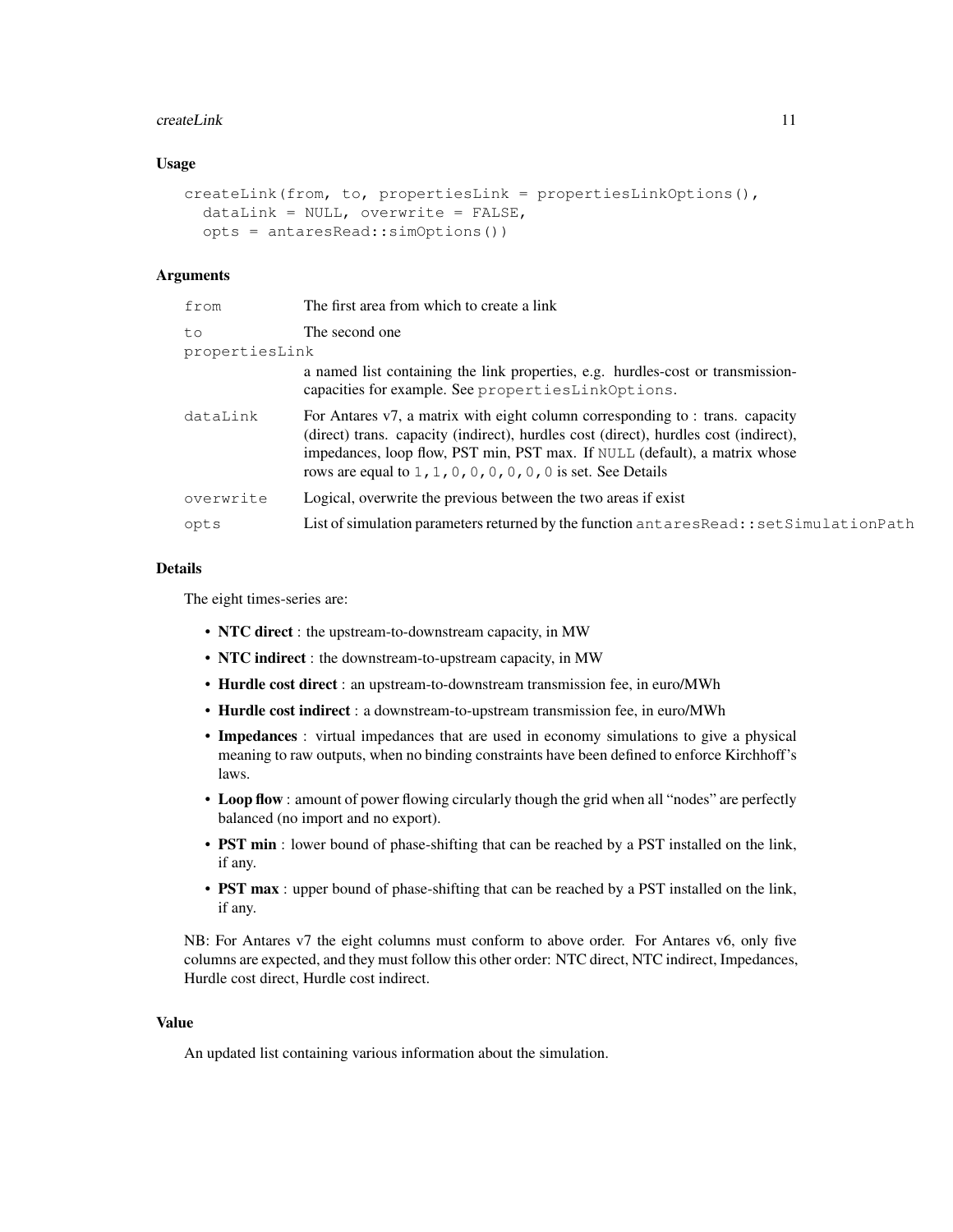#### Note

In Antares, areas are sorted in alphabetical order to establish links between. For example, link between "fr" and "be" will appear under "be". So the areas are sorted before creating the link between them, and dataLink is rearranged to match the new order.

#### Examples

```
## Not run:
createLink(from = "myarea", to = "myarea2")
## End(Not run)
```
createPSP *Create a Pumped Storage Power plant (PSP)*

#### Description

Create a Pumped Storage Power plant (PSP)

#### Usage

```
createPSP(areasAndCapacities = NULL, namePumping = "Psp_In",nameTurbining = "Psp_Out", hurdleCost = 5e-04,
  timeStepBindConstraint = "weekly", efficiency = NULL,
 overwrite = FALSE, opts = antaresRead::simOptions())
getCapacityPSP(area = NULL, nameTurbining = "Psp_Out",
  timeStepBindConstraint = "weekly", opts = antaresRead::simOptions())
editPSP(area = NULL, capacity = NULL, namePumping = "Psp_In",
  nameTurbining = "Psp_Out", timeStepBindConstraint = "weekly",
 hurdleCost = 5e-04, opts = antaresRead::simOptions())
```

| areasAndCapacities     |                                                                                                                |
|------------------------|----------------------------------------------------------------------------------------------------------------|
|                        | A data.frame with 2 columns installed Capacity and area                                                        |
| namePumping            | The name of the pumping area                                                                                   |
| nameTurbining          |                                                                                                                |
|                        | The name of the turbining area.                                                                                |
|                        | hurdleCost The cost of the PSP                                                                                 |
| timeStepBindConstraint |                                                                                                                |
|                        | Time step for the binding constraint : $daily$ or $weakly$                                                     |
| efficiency             | The efficiency of the PSP                                                                                      |
| overwrite              | Overwrite the Pumped Storage Power plant if already exist. This will overwrite<br>the previous area and links. |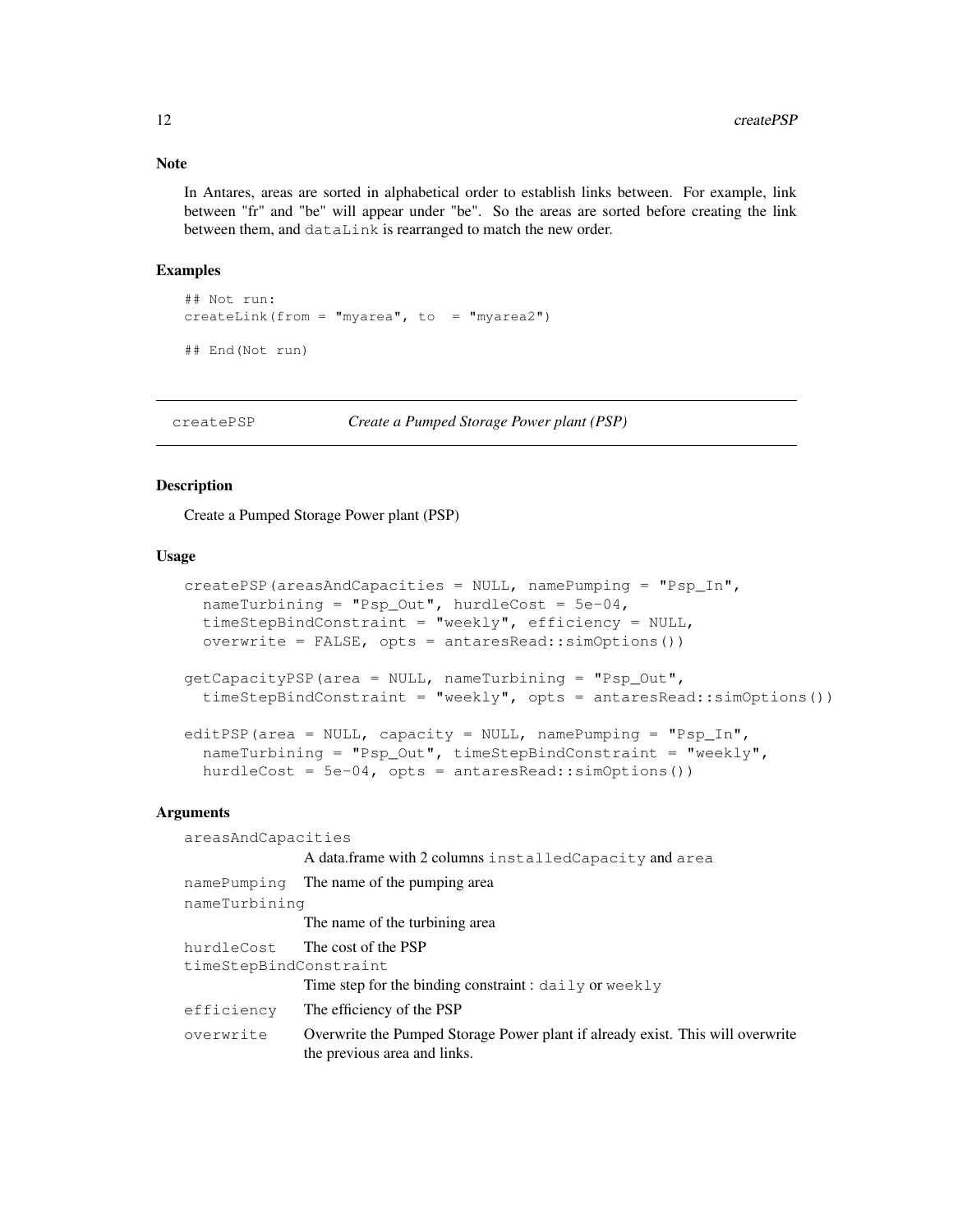#### createStudy 13

| opts     | List of simulation parameters returned by the function antares Read:: set Simulation Path |
|----------|-------------------------------------------------------------------------------------------|
| area     | an area name                                                                              |
| capacity | PSP capacity for the area                                                                 |

#### Value

createPSP() and editPSP() returns an updated list containing various information about the simulation.

getCapacityPSP() returns PSP capacity of the area

#### Examples

## Not run:

```
library(antaresEditObject)
path<-pathToYourStudy
opts<-setSimulationPath(path, simulation = "input")
pspData<-data.frame(area=c("a", "b"), installedCapacity=c(800,900))
createPSP(pspData, efficiency = 0.8)
createPSP(pspData, efficiency = 0.66, overwrite = TRUE)
createPSP(pspData, efficiency = 0.98, timeStepBindConstraint = "daily")
getAreas()
## End(Not run)
## Not run:
getCapacityPSP("a")
editPSP("a", capacity = 8000, hurdleCost = 0.1)
getCapacityPSP("a")
areaName<-"suisse"
createArea(areaName, overwrite = TRUE)
pspData<-data.frame(area=c(areaName), installedCapacity=c(9856))
createPSP(pspData, efficiency = 0.5, overwrite = TRUE, timeStepBindConstraint = "daily")
getCapacityPSP(areaName, timeStepBindConstraint = "daily")
## End(Not run)
```
createStudy *Create an empty Antares study*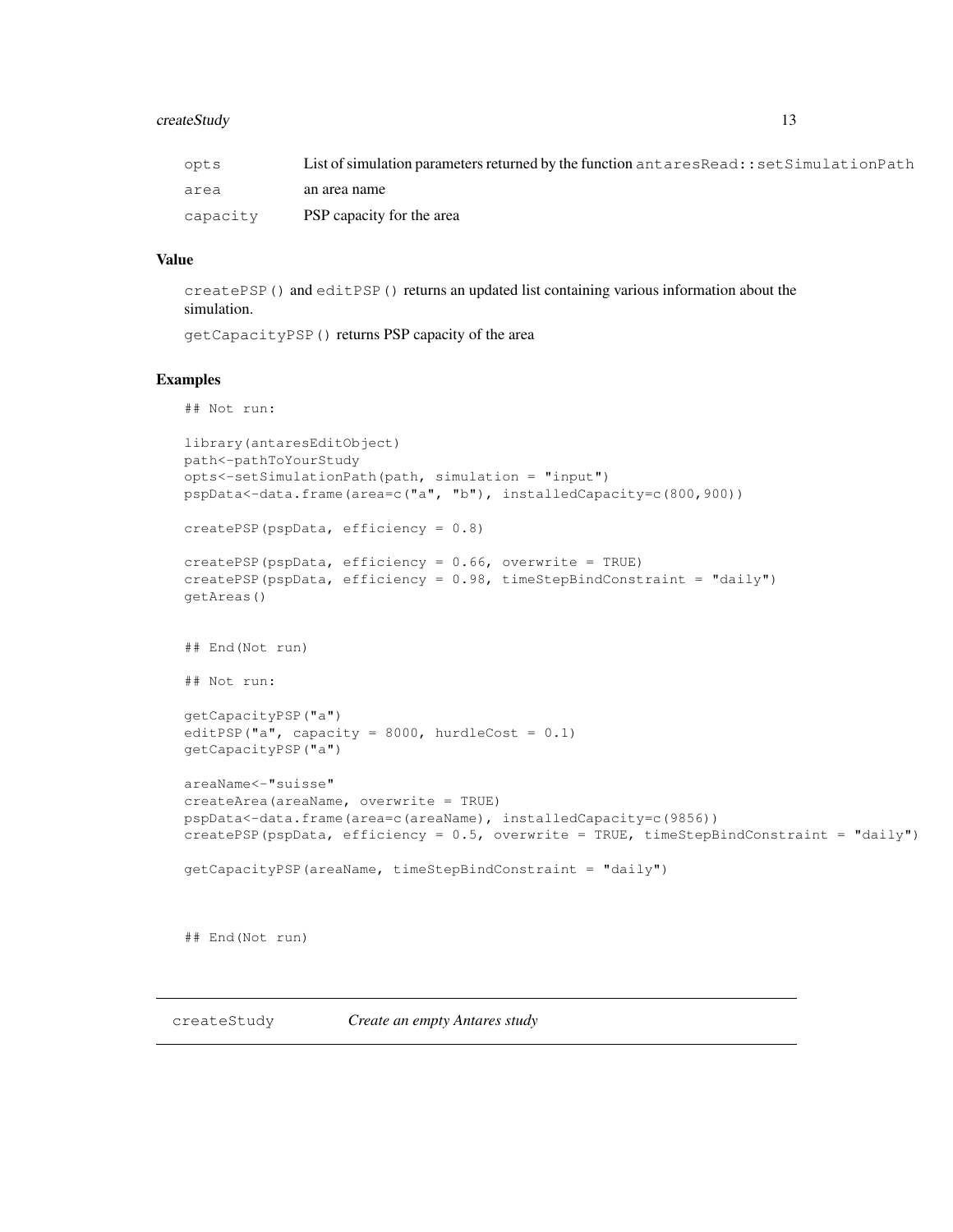#### Description

Create an empty Antares study

# Usage

```
createStudy(path, study_name = "my_study", antares_version = "7.0.0")
```
# Arguments

| path            | Path where to create study, it should be an empty directory, if it doesn't exist,<br>it'll be created. |
|-----------------|--------------------------------------------------------------------------------------------------------|
|                 | study name Name of the study.                                                                          |
| antares version |                                                                                                        |
|                 | Antares number version.                                                                                |

# Value

logical vector indicating success or failure

#### Examples

## Not run:

createStudy("path/to/simulation")

## End(Not run)

dicoGeneralSettings

*Correspondence between arguments of* updateGeneralSettings *and actual Antares parameters.*

# Description

Correspondence between arguments of updateGeneralSettings and actual Antares parameters.

#### Usage

```
dicoGeneralSettings(arg)
```
#### Arguments

arg An argument from function updateGeneralSettings.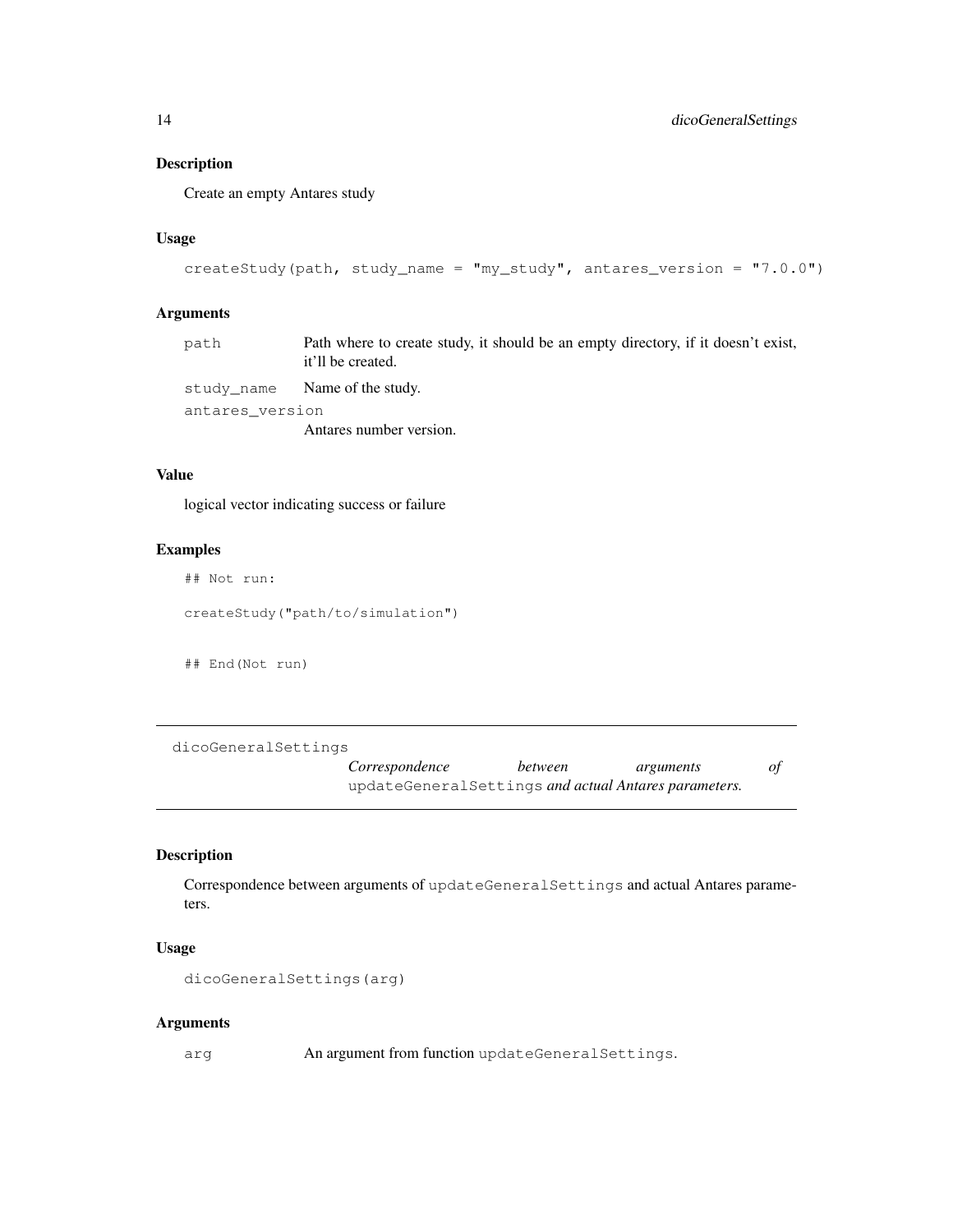# dicoOptimizationSettings 15

#### Value

The corresponding Antares general parameter.

#### Examples

```
dicoGeneralSettings("year.by.year") # "year-by-year"
```
dicoOptimizationSettings

*Correspondence between arguments of* updateOptimizationSettings *and actual Antares parameters.*

# Description

Correspondence between arguments of updateOptimizationSettings and actual Antares parameters.

#### Usage

dicoOptimizationSettings(arg)

#### Arguments

arg An argument from function updateOptimizationSettings.

#### Value

The corresponding Antares general parameter.

# Examples

```
dicoGeneralSettings("year.by.year") # "year-by-year"
```
editCluster *Edit an existing cluster*

# Description

Edit an existing cluster

#### Usage

```
editCluster(area, cluster_name, ..., time_series = NULL,
 prepro_data = NULL, prepro_modulation = NULL, add_prefix = TRUE,
 opts = antaresRead::simOptions())
```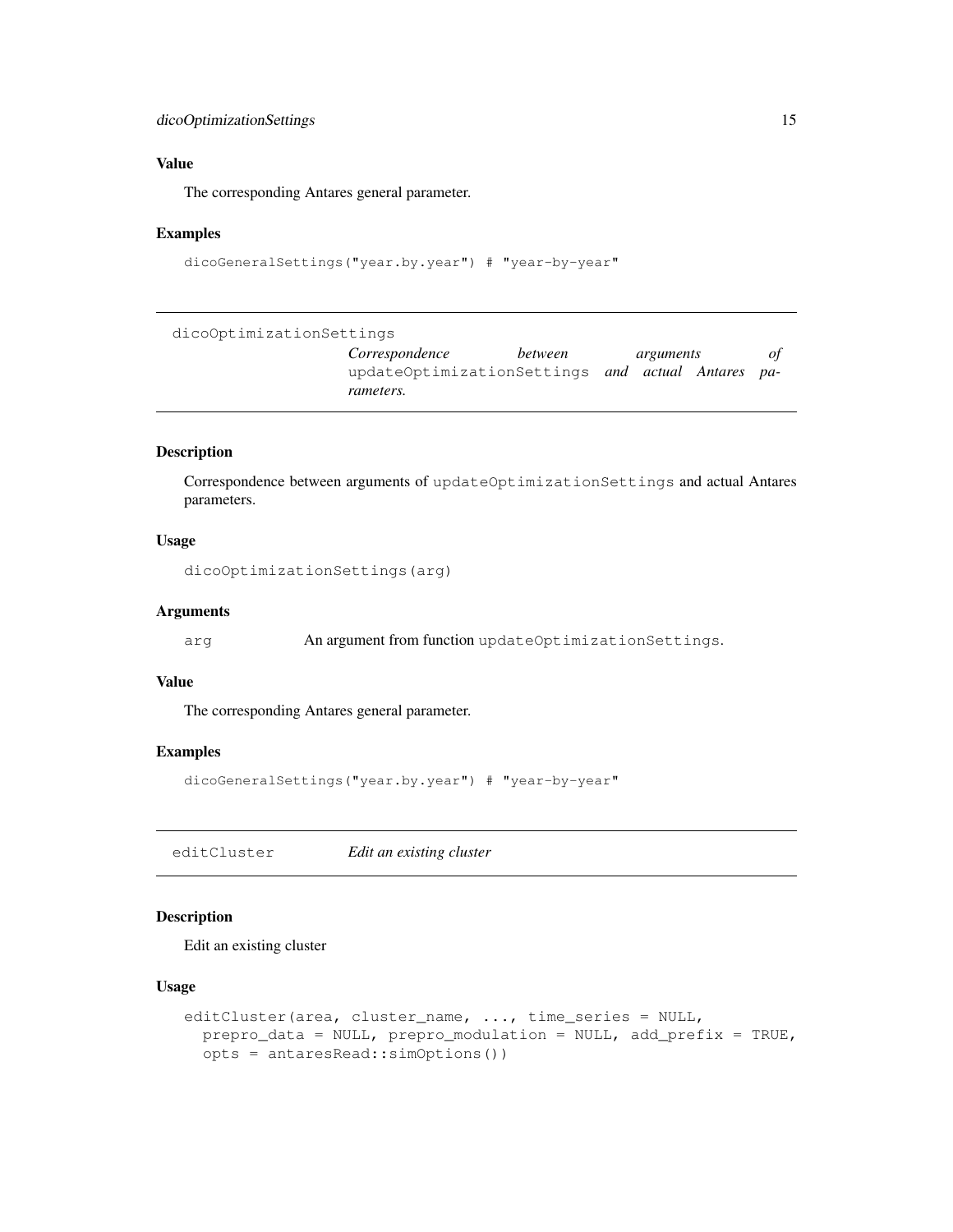# Arguments

| area                       | The area where to create the cluster.                                                                     |  |
|----------------------------|-----------------------------------------------------------------------------------------------------------|--|
| cluster_name cluster name. |                                                                                                           |  |
| $\ddots$                   | Parameters to write in the Ini file.                                                                      |  |
| time series                | the "ready-made" 8760-hour time-series available for simulation purposes.                                 |  |
| prepro data                | Pre-process data, a data. frame or matrix, default is a matrix with 365 rows<br>and 6 columns.            |  |
| prepro modulation          |                                                                                                           |  |
|                            | Pre-process modulation, a data. frame or matrix, if specified, must have<br>8760 rows and 1 or 4 columns. |  |
| add prefix                 | If TRUE, cluster_name will be prefixed by area name.                                                      |  |
| opts                       | List of simulation parameters returned by the function antares Read:: set Simulation Path                 |  |

#### Value

An updated list containing various information about the simulation.

# Examples

```
## Not run:
# Update only nominalCapacity for an existing cluster
editCluster(area = "myarea", cluster_name = "mycluster", nominalcapacity = 10600.000)
```
## End(Not run)

editLink *Edit a link between two areas*

# Description

Edit a link between two areas

#### Usage

```
editLink(from, to, hurdles_cost = NULL, transmission_capacities = NULL,
  asset_type = NULL, display_comments = NULL,
  filter_synthesis = NULL, filter_year_by_year = NULL,
 dataLink = NULL, opts = antaresRead::simOptions())
```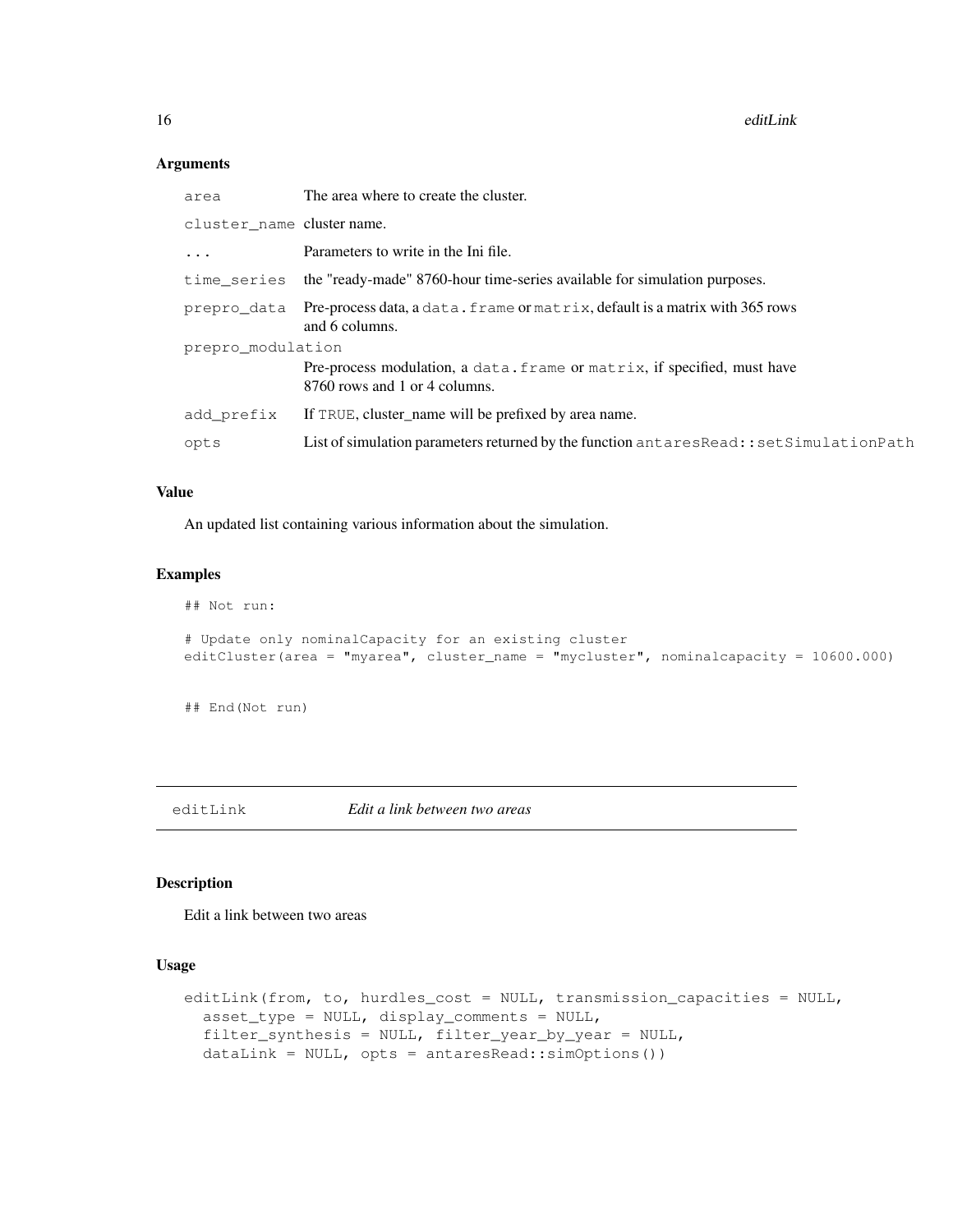#### editLink 17

#### Arguments

| from                    | The first area from which to create a link                                                                                                                                                                                                                                                                            |
|-------------------------|-----------------------------------------------------------------------------------------------------------------------------------------------------------------------------------------------------------------------------------------------------------------------------------------------------------------------|
| to                      | The second one                                                                                                                                                                                                                                                                                                        |
|                         | hurdles_cost Logical, which is used to state whether (linear) transmission fees should be taken<br>into account or not in economy and adequacy simulations                                                                                                                                                            |
| transmission_capacities |                                                                                                                                                                                                                                                                                                                       |
|                         | Character, one of enabled, ignore or infinite, which is used to state<br>whether the capacities to consider are those indicated in 8760-hour arrays or if<br>zero or infinite values should be used instead (actual values / set to zero / set to<br>infinite)                                                        |
| asset_type              | Character, one of ac, dc, gas, virt or other. Used to state whether the link<br>is either an AC component (subject to Kirchhoff's laws), a DC component, or<br>another type of asset.                                                                                                                                 |
| display_comments        |                                                                                                                                                                                                                                                                                                                       |
|                         | Logical                                                                                                                                                                                                                                                                                                               |
| filter_synthesis        |                                                                                                                                                                                                                                                                                                                       |
|                         | Output synthesis                                                                                                                                                                                                                                                                                                      |
| filter_year_by_year     |                                                                                                                                                                                                                                                                                                                       |
|                         | Output year-by-year                                                                                                                                                                                                                                                                                                   |
| dataLink                | For Antares v7, a matrix with eight column corresponding to : trans. capacity<br>(direct) trans. capacity (indirect), hurdles cost (direct), hurdles cost (indirect),<br>impedances, loop flow, PST min, PST max. If NULL (default), a matrix whose<br>rows are equal to $1, 1, 0, 0, 0, 0, 0, 0$ is set. See Details |
| opts                    | List of simulation parameters returned by the function antaresRead::setSimulationPath                                                                                                                                                                                                                                 |

#### Details

The eight times-series are:

- "NTC direct"the upstream-to-downstream capacity, in MW
- "NTC indirect"the downstream-to-upstream capacity, in MW
- "Hurdle cost direct"an upstream-to-downstream transmission fee, in euro/MWh
- "Hurdle cost indirect"a downstream-to-upstream transmission fee, in euro/MWh
- "Impedances"virtual impedances that are used in economy simulations to give a physical meaning to raw outputs, when no binding constraints have been defined to enforce Kirchhoff's laws.
- "Loop flow"amount of power flowing circularly though the grid when all "nodes" are perfectly balanced (no import and no export).
- "PST min"lower bound of phase-shifting that can be reached by a PST installed on the link, if any.
- "PST max"upper bound of phase-shifting that can be reached by a PST installed on the link, if any.

NB: For Antares v7 the eight columns must conform to above order. For Antares v6, only five columns are expected, and they must follow this other order: NTC direct, NTC indirect, Impedances, Hurdle cost direct, Hurdle cost indirect.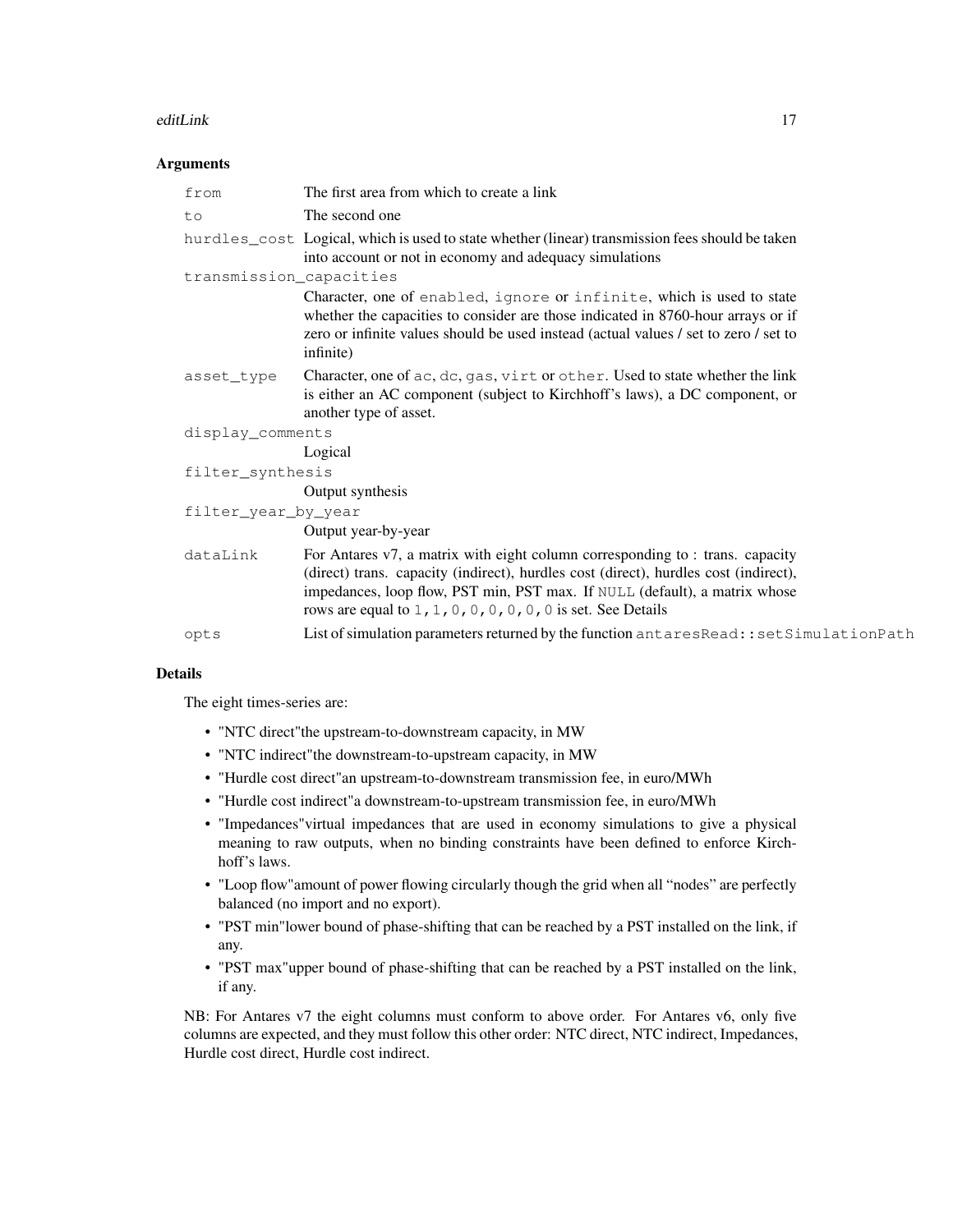An updated list containing various information about the simulation.

#### Note

In Antares, areas are sorted in alphabetical order to establish links between. For example, link between "fr" and "be" will appear under "be". So the areas are sorted before creating the link between them, and dataLink is rearranged to match the new order.

# Examples

```
## Not run:
editLink(
 from = "area1",
  to = "area?",
  transmission_capacities = "infinite"
)
## End(Not run)
```
filteringOptions *Output profile options for creating an area*

# Description

Output profile options for creating an area

#### Usage

```
filteringOptions(filter_synthesis = c("hourly", "daily", "weekly","monthly", "annual"), filter_year_by_year = c("hourly", "daily",
  "weekly", "monthly", "annual"))
```
# Arguments

filter\_synthesis Output synthesis filter\_year\_by\_year

Output Year-by-year

# Value

a named list

#### Examples

filteringOptions()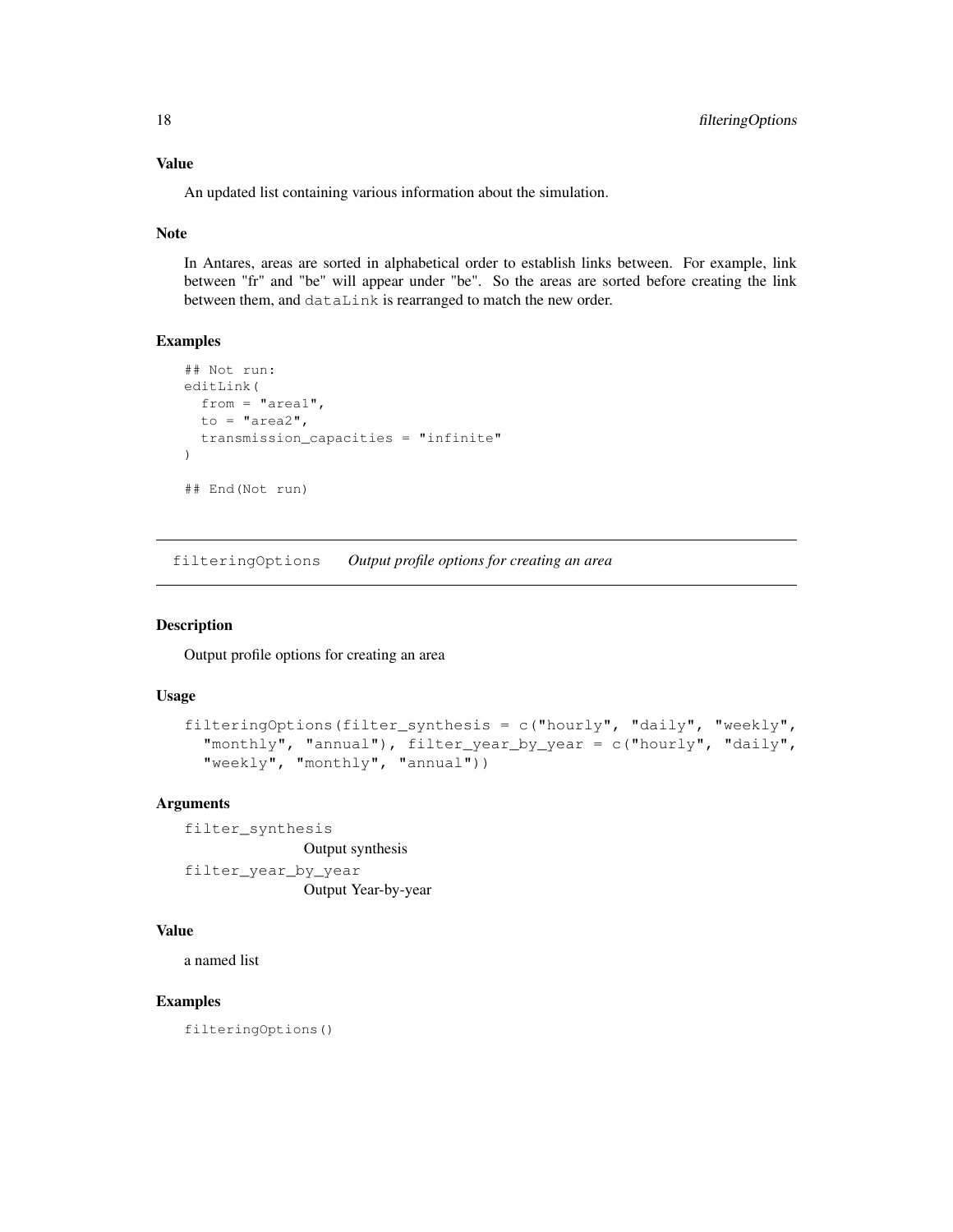#### Description

getPlaylist gives the identifier of the MC years which will be simulated in the Antares study, taking into account the potential use of a playlist which can skip some MC years

#### Usage

```
getPlaylist(opts = antaresRead::simOptions())
```
# Arguments

opts list of simulation parameters returned by the function antaresRead::setSimulationPath

# Value

Returns a vector of the identifier of the simulated MC year

is\_antares\_v7 *Is study an Antares v7 study ?*

#### Description

Is study an Antares v7 study ?

# Usage

is\_antares\_v7(opts = antaresRead::simOptions())

#### Arguments

opts List of simulation parameters returned by the function antaresRead::setSimulationPath

# Value

a logical, TRUE if study is v7 or above, FALSE otherwise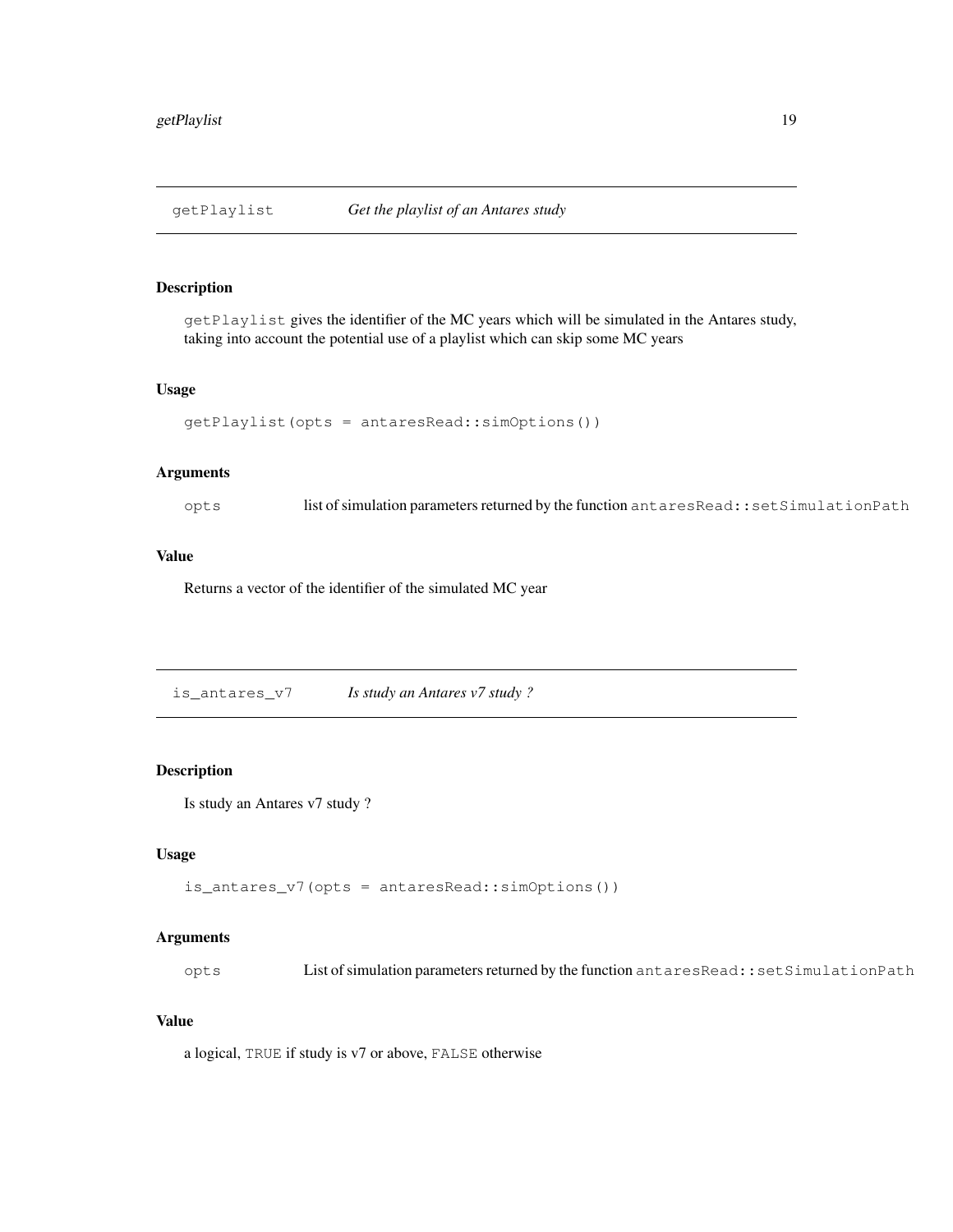# Examples

```
## Not run:
# setSimulationPath
is_antares_v7()
## End(Not run)
```
nodalOptimizationOptions

*Nodal optimization parameters for creating an area*

#### Description

Nodal optimization parameters for creating an area

# Usage

```
nodalOptimizationOptions(non_dispatchable_power = TRUE,
  dispatchable_hydro_power = TRUE, other_dispatchable_power = TRUE,
  spread_unsupplied_energy_cost = 0, spread_spilled_energy_cost = 0)
```
#### Arguments

```
non_dispatchable_power
               logical, default to FALSE
dispatchable_hydro_power
               logical, default to FALSE
other_dispatchable_power
               logical, default to FALSE
spread_unsupplied_energy_cost
               numeric, default to 0
spread_spilled_energy_cost
               numeric, default to 0
```
# Value

a named list

#### Examples

nodalOptimizationOptions()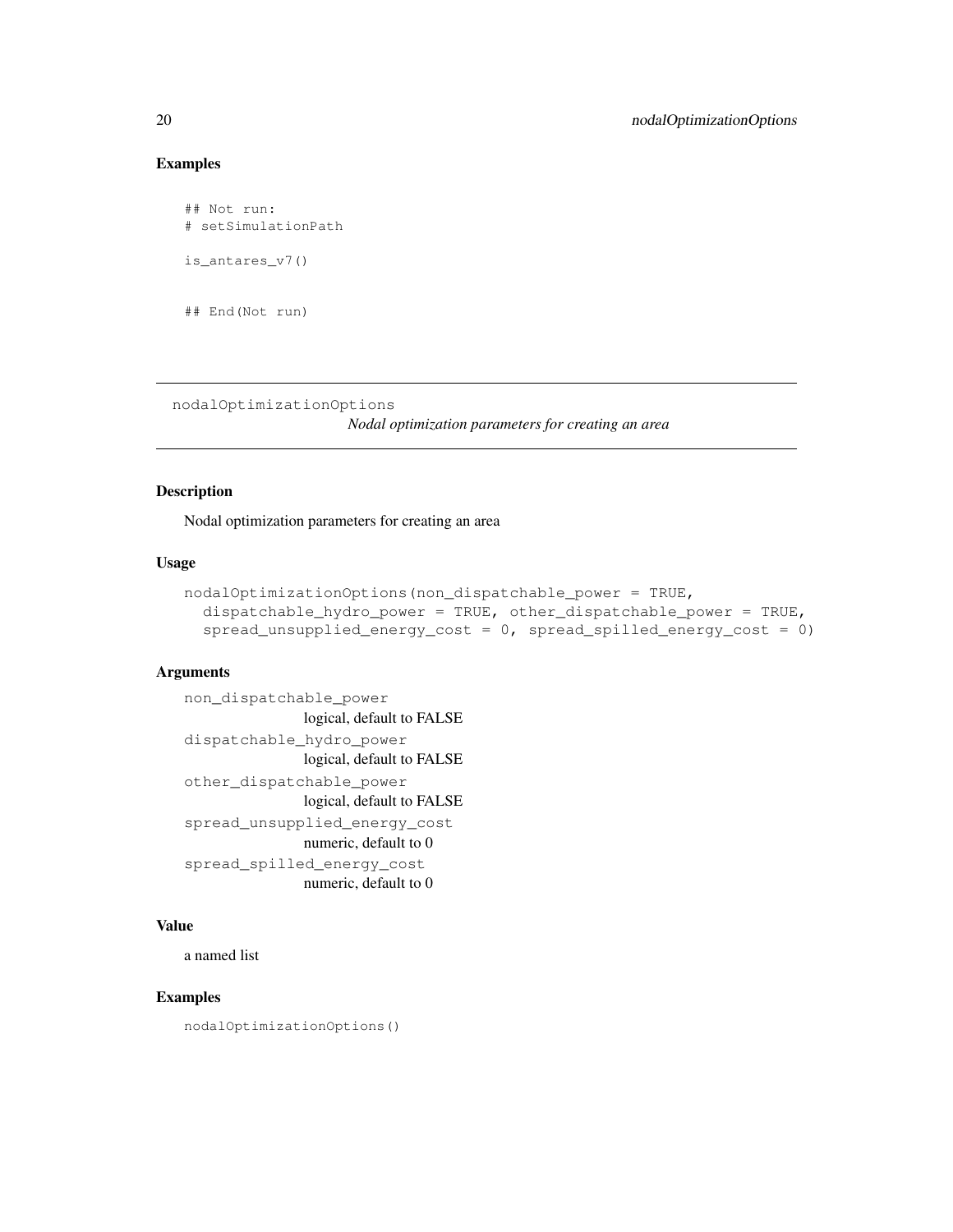propertiesLinkOptions

*Properties for creating a link*

# Description

Properties for creating a link

# Usage

```
propertiesLinkOptions(hurdles_cost = FALSE,
  transmission_capacities = "enabled", asset_type = "ac",
 display_comments = TRUE, filter_synthesis = c("hourly", "daily","weekly", "monthly", "annual"), filter_year_by_year = c("hourly",
  "daily", "weekly", "monthly", "annual"))
```
# Arguments

|                         | hurdles_cost Logical, which is used to state whether (linear) transmission fees should be taken<br>into account or not in economy and adequacy simulations                                                                                                     |
|-------------------------|----------------------------------------------------------------------------------------------------------------------------------------------------------------------------------------------------------------------------------------------------------------|
| transmission capacities |                                                                                                                                                                                                                                                                |
|                         | Character, one of enabled, ignore or infinite, which is used to state<br>whether the capacities to consider are those indicated in 8760-hour arrays or if<br>zero or infinite values should be used instead (actual values / set to zero / set to<br>infinite) |
| asset type              | Character, one of ac, dc, gas, virt or other. Used to state whether the link<br>is either an AC component (subject to Kirchhoff's laws), a DC component, or<br>another type of asset.                                                                          |
| display_comments        |                                                                                                                                                                                                                                                                |
|                         | Logical                                                                                                                                                                                                                                                        |
| filter synthesis        |                                                                                                                                                                                                                                                                |
|                         | Output synthesis                                                                                                                                                                                                                                               |
| filter_year_by_year     |                                                                                                                                                                                                                                                                |
|                         | Output year-by-year                                                                                                                                                                                                                                            |

#### Value

A named list

# Examples

```
## Not run:
propertiesLinkOptions()
```
## End(Not run)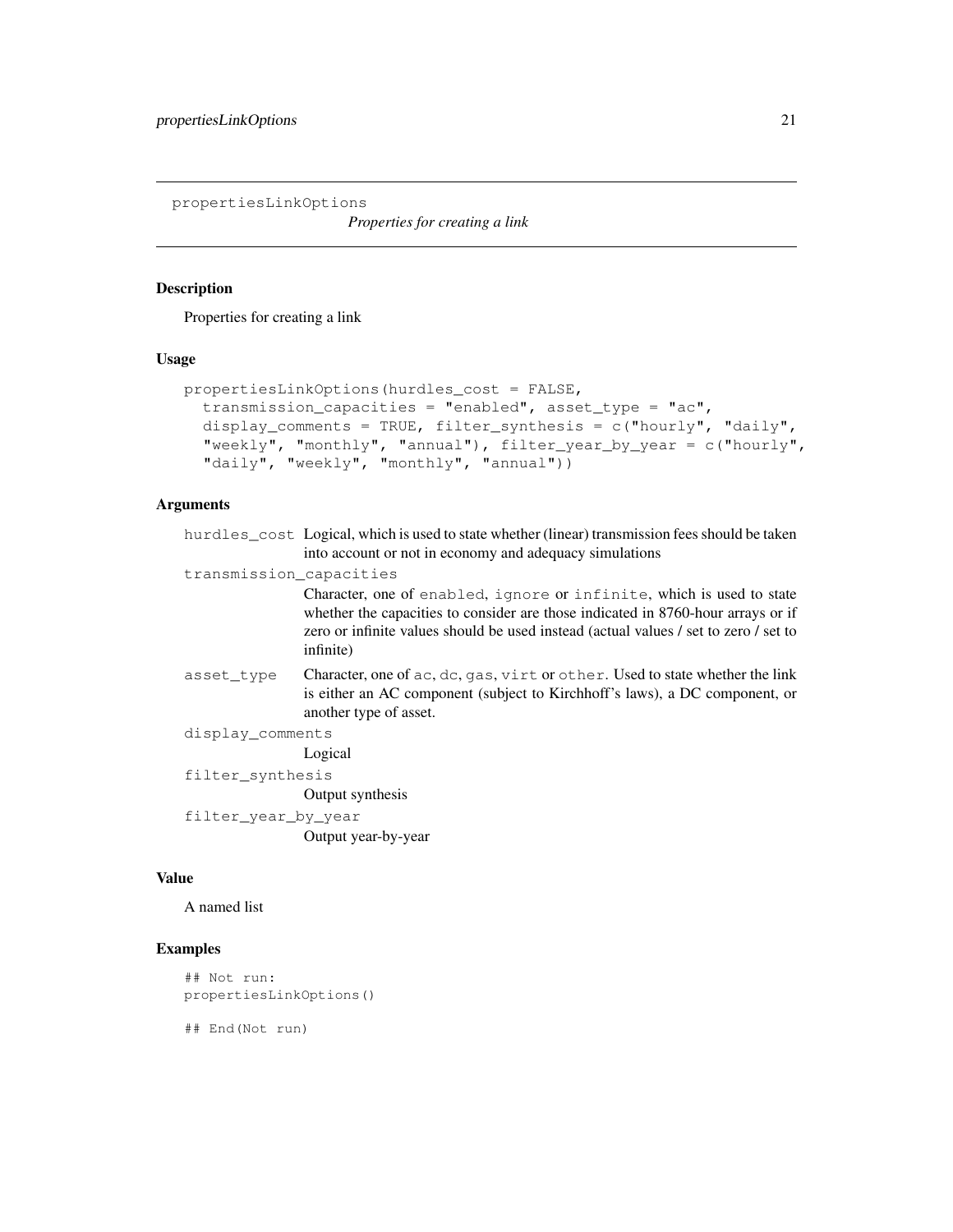readIniFile *Read a INI file*

#### Description

Read a INI file

#### Usage

readIniFile(file, stringsAsFactors = FALSE)

# Arguments

```
file file path.
stringsAsFactors
               logical: should character vectors be converted to factors?
```
# Value

A list with an element for each section of the .ini file.

removeArea *Remove An Area From inputs*

# Description

Remove An Area From inputs

#### Usage

```
removeArea(name, opts = antaresRead::simOptions())
```
# Arguments

| name | An area name                                                                              |
|------|-------------------------------------------------------------------------------------------|
| opts | List of simulation parameters returned by the function antares Read:: set Simulation Path |

#### Value

An updated list containing various information about the simulation.

```
## Not run:
removeArea("fictive_area")
## End(Not run)
```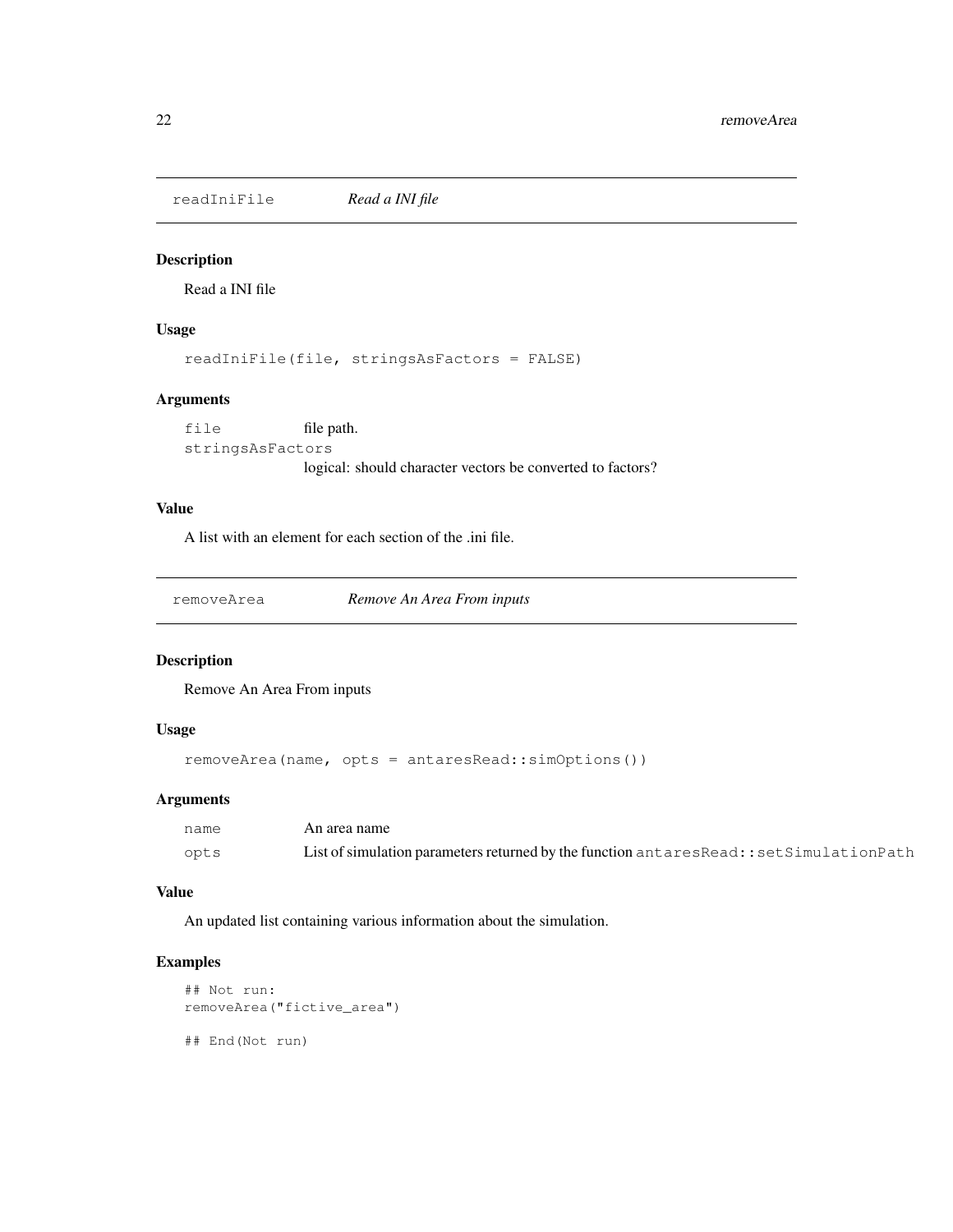removeBindingConstraint

*Remove a Binding Constraint*

#### Description

Remove a Binding Constraint

#### Usage

```
removeBindingConstraint(name, opts = antaresRead::simOptions())
```
# Arguments

| name | Name(s) of the binding constraint(s) to remove.                                       |
|------|---------------------------------------------------------------------------------------|
| opts | List of simulation parameters returned by the function antaresRead::setSimulationPath |

# Value

An updated list containing various information about the simulation.

# Examples

```
## Not run:
removeBindingConstraint("mybindingconstraint")
```
## End(Not run)

removeCluster *Remove a cluster*

# Description

Remove a cluster

# Usage

```
removeCluster(area, cluster_name, add_prefix = TRUE,
  opts = antaresRead::simOptions())
```

| area | Area from which to remove a cluster.                                                  |
|------|---------------------------------------------------------------------------------------|
|      | cluster name Clustertoremove.                                                         |
|      | add_prefix If TRUE, cluster_name will be prefixed by area's name.                     |
| opts | List of simulation parameters returned by the function antaresRead::setSimulationPath |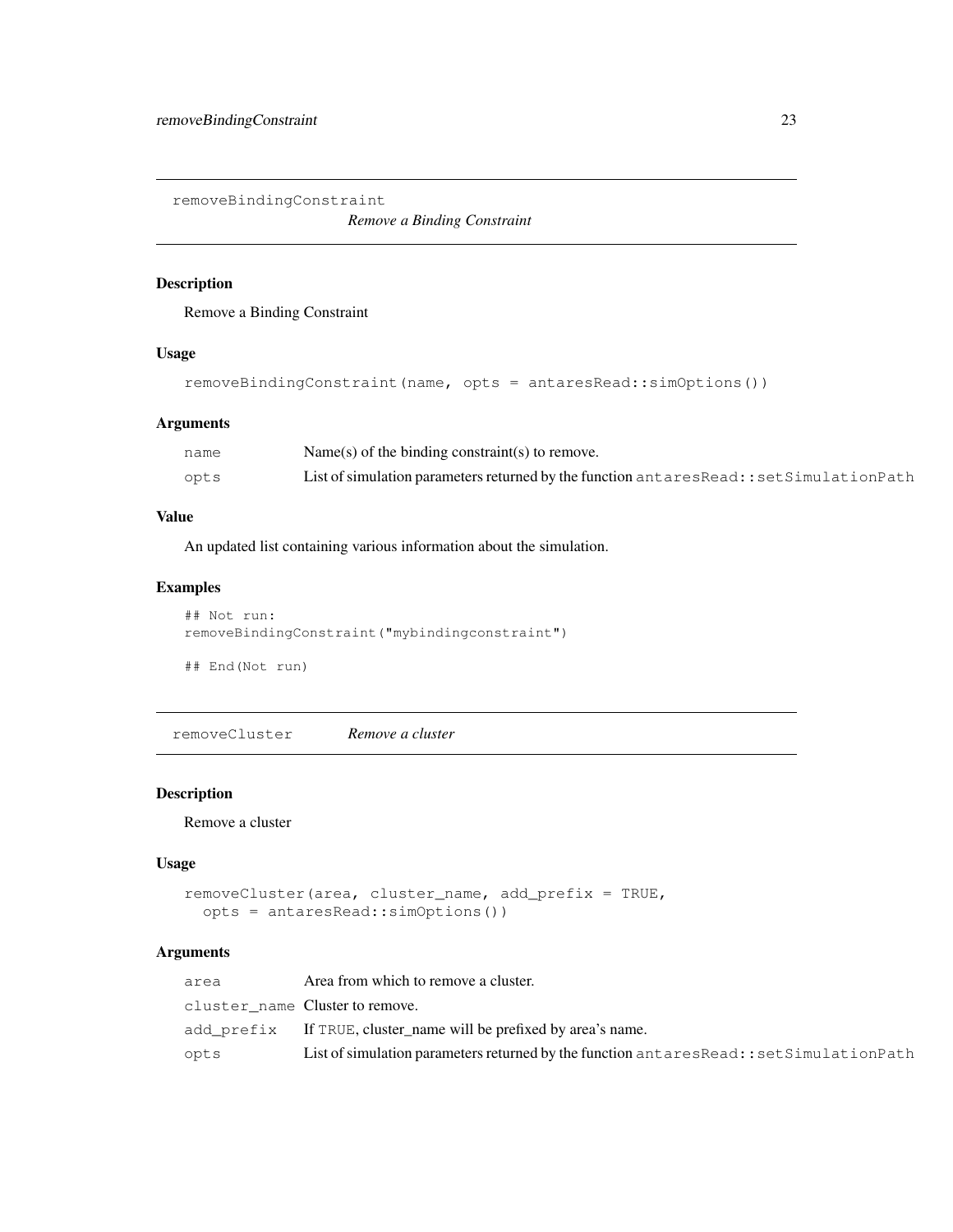#### Value

An updated list containing various information about the simulation.

# Examples

```
## Not run:
createCluster(area = "fr", cluster_name = "fr_gas",
              group = "other", `marginal-cost` = 50)
removeCluster(area = "fr", cluster_name = "fr_gas")
## End(Not run)
```
removeLink *Remove a link between two ares*

#### Description

Remove a link between two ares

#### Usage

```
removeLink(from, to, opts = antaresRead::simOptions())
```
#### Arguments

| from | The first area from which to create a link                                                |
|------|-------------------------------------------------------------------------------------------|
| t.o  | The second one                                                                            |
| opts | List of simulation parameters returned by the function antares Read:: set Simulation Path |

#### Value

An updated list containing various information about the simulation.

```
## Not run:
createLink(from = "myarea", to = "myarea2")
removeLink(from = "myarea", to = "myarea2")
## End(Not run)
```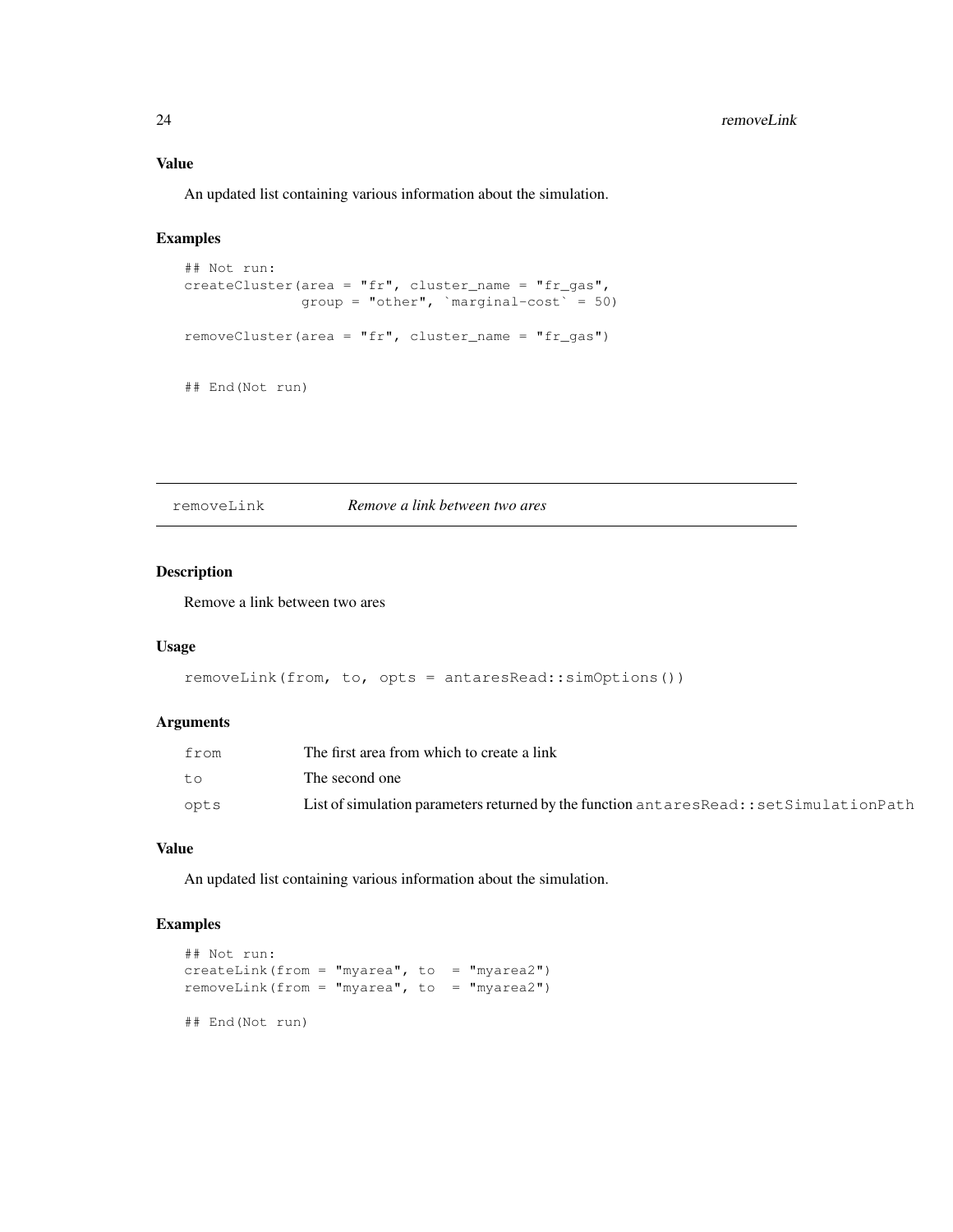runSimulation *Run an Antares Simulation*

#### Description

run\_simulation is a function which runs an ANTARES study in economic mode

#### Usage

```
runSimulation(name, mode = "economy",
 path_solver = getOption("antares.solver"), wait = TRUE,
  show\_output\_on\_cosole = FALSE, parallel = TRUE,opts = antaresRead::simOptions())
```
#### Arguments

| name                   | Name of the simulation.                                                                                                                                                                                                                                       |
|------------------------|---------------------------------------------------------------------------------------------------------------------------------------------------------------------------------------------------------------------------------------------------------------|
| mode                   | Simulation mode, can take value "economy", "adequacy" or "draft".                                                                                                                                                                                             |
| path solver            | Character containing the Antares Solver path                                                                                                                                                                                                                  |
| wait                   | Logical, indicating whether the R interpreter should wait for the simulation to<br>finish, or run it asynchronously.                                                                                                                                          |
| show output on console |                                                                                                                                                                                                                                                               |
|                        | Logical, indicating whether to capture the ANTARES log and show it on the R<br>console.                                                                                                                                                                       |
| parallel               | Logical. If TRUE the ANTARES simulation will be run in parallel mode (Work<br>only with ANTARES v6.0.0 or more). In that case, the number of cores used by<br>the simulation is the one set in advanced_settings/simulation_cores (see ANTARES<br>interface). |
| opts                   | List of simulation parameters returned by the function antares Read:: set Simulation Path                                                                                                                                                                     |

# Value

The function does not return anything. It is used to launch an ANTARES simulation

runTsGenerator *Run Time-Series Generator*

#### Description

Run Time-Series Generator

#### Usage

```
runTsGenerator(path_solver = getOption("antares.solver"), wait = TRUE,
  show_output_on_console = FALSE, opts = antaresRead::simOptions())
```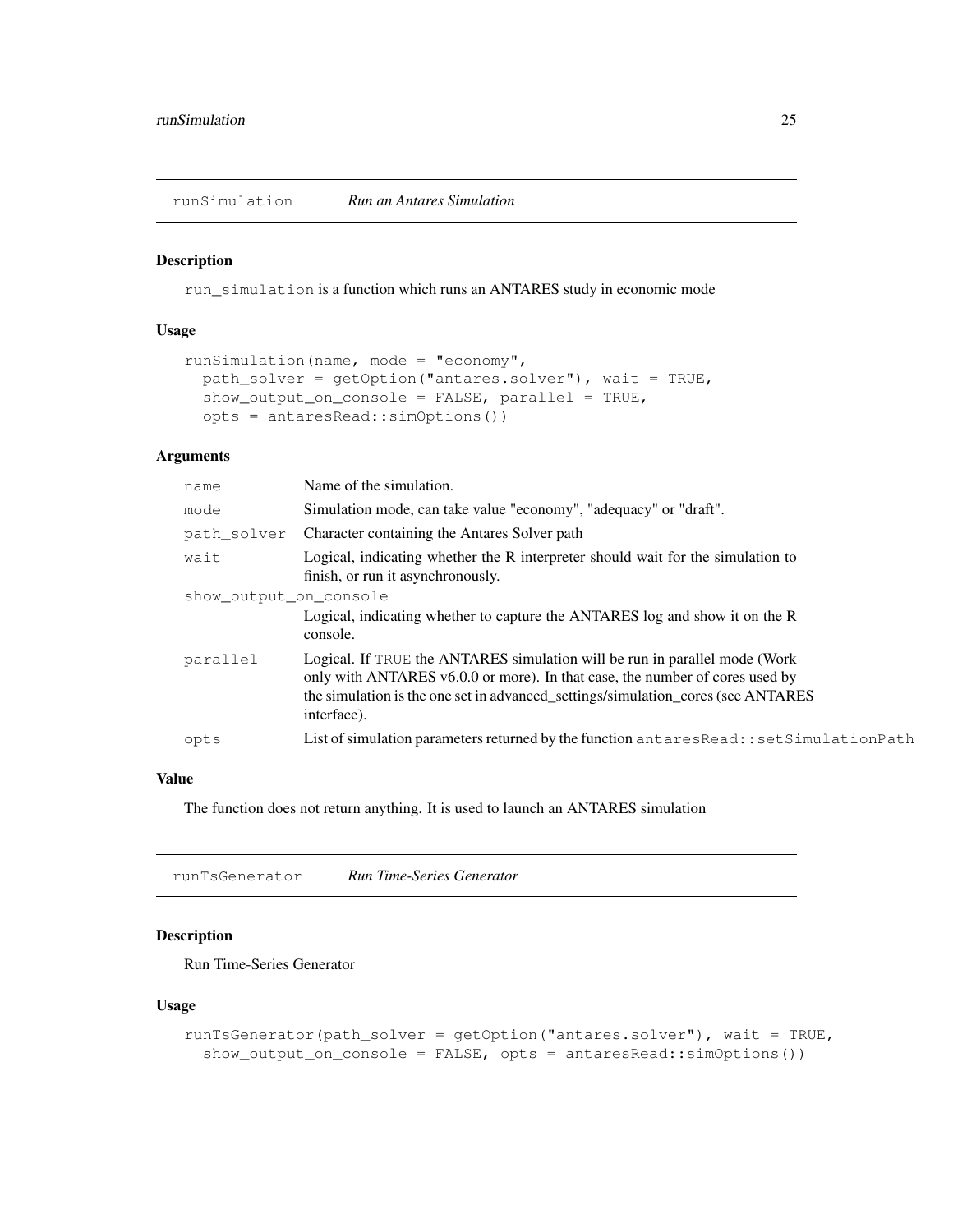#### Arguments

|                        | path_solver Character containing the Antares Solver path.                                                            |
|------------------------|----------------------------------------------------------------------------------------------------------------------|
| wait                   | Logical, indicating whether the R interpreter should wait for the simulation to<br>finish, or run it asynchronously. |
| show output on console | Logical, indicating whether to capture the ANTARES log and show it on the R<br>console.                              |
| opts                   | List of simulation parameters returned by the function antaresRead::setSimulationPath.                               |

#### Examples

```
## Not run:
library(antaresRead)
setSimulationPath(path = "path/to/study")
library(antaresEditObject)
runTsGenerator(
 path_solver = "path/to/antares-6.0-solver.exe",
  show_output_on_console = TRUE
)
## End(Not run)
```
scenario-builder *Read, create & update scenario builder*

#### Description

Read, create & update scenario builder

#### Usage

```
scenarioBuilder(n_scenario, n_mc = NULL, areas = NULL,
  areas_rand = NULL, opts = antaresRead::simOptions())
readScenarioBuilder(ruleset = "Default Ruleset", as_matrix = TRUE,
  opts = antaresRead::simOptions())
updateScenarioBuilder(ldata, ruleset = "Default Ruleset",
```

```
series = NULL, opts = antaresRead::simOptions())
```

| n scenario | Number of scenario.                                                                      |
|------------|------------------------------------------------------------------------------------------|
| n mc       | Number of Monte-Carlo years.                                                             |
| areas      | Areas to use in scenario builder, if NULL (default), areas in Antares study are<br>used. |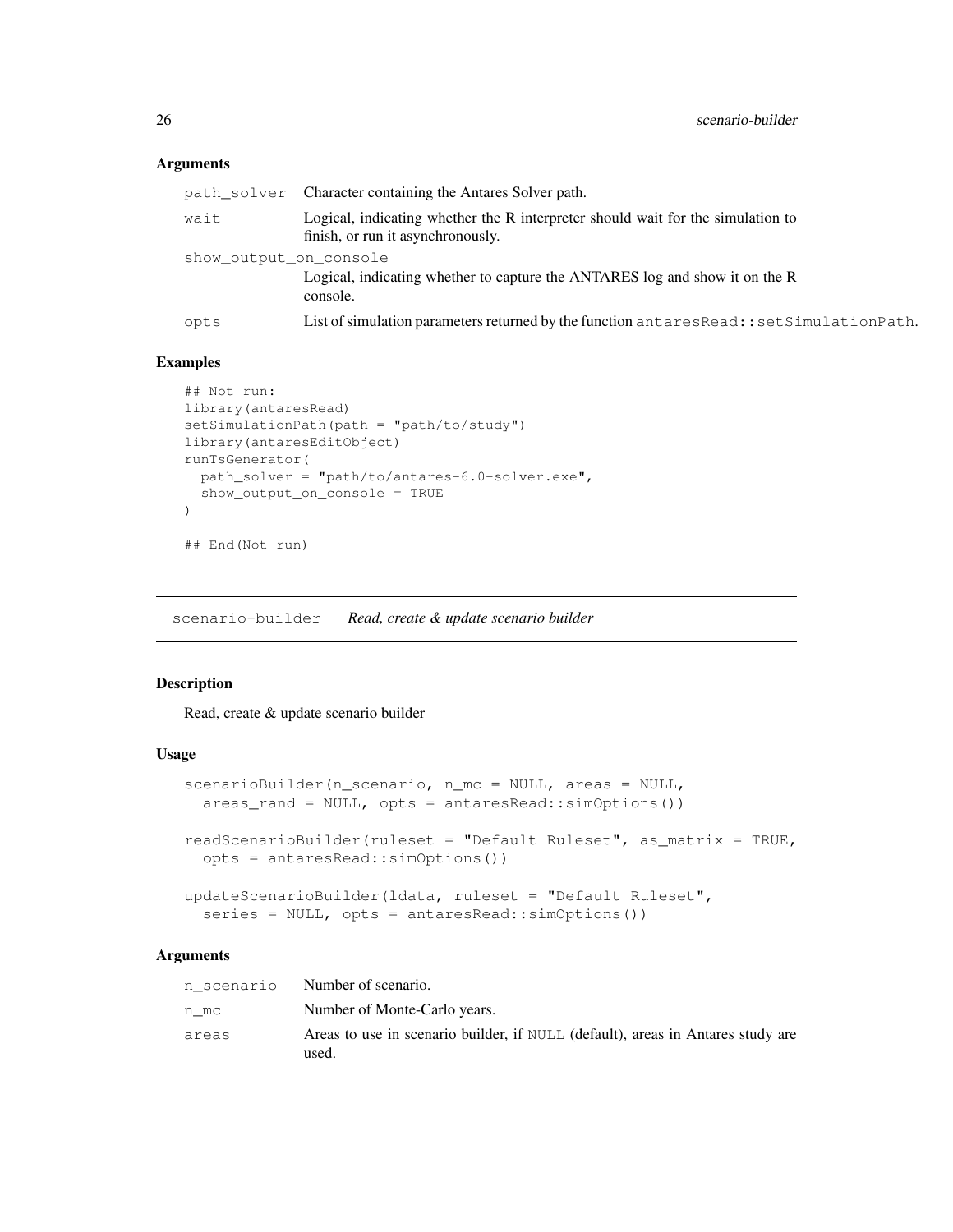#### scenario-builder 27

| areas rand | Areas for which to use "rand".                                                                                                                                               |
|------------|------------------------------------------------------------------------------------------------------------------------------------------------------------------------------|
| opts       | List of simulation parameters returned by the function antares Read:: set Simulation Path                                                                                    |
| ruleset    | Ruleset to read.                                                                                                                                                             |
| as matrix  | If TRUE (default) return a matrix, else a list.                                                                                                                              |
| ldata      | A matrix obtained with scenario Builder, or a named list of matrix ob-<br>tained with scenarioBuilder, names must be 'l', 'h', 'w' or 's', depending<br>the serie to update. |
| series     | Name(s) of the serie(s) to update if $ldata$ is a single matrix.                                                                                                             |

#### Value

```
scenarioBuilder : a matrix
readScenarioBuilder : a list of matrix or list
```

```
## Not run:
library(antaresRead)
library(antaresEditObject)
# simulation path
setSimulationPath(
 path = "pat/to/simulation",
 simulation = "input"
\lambda# Create a scenario builder matrix
sbuilder <- scenarioBuilder(
  n_scenario = 51,
 n_{\text{m}} = 2040,
 area\_rand = c("fr", "be"))
sbuilder[, 1:6]
dim(sbuilder)
# Read previous scenario builder
# in a matrix format
prev_sb <- readScenarioBuilder()
# Update scenario builder
# for load serie
updateScenarioBuilder(ldata = sbuilder, series = "load")
# equivalent as
updateScenarioBuilder(ldata = list(I = shoulder))
```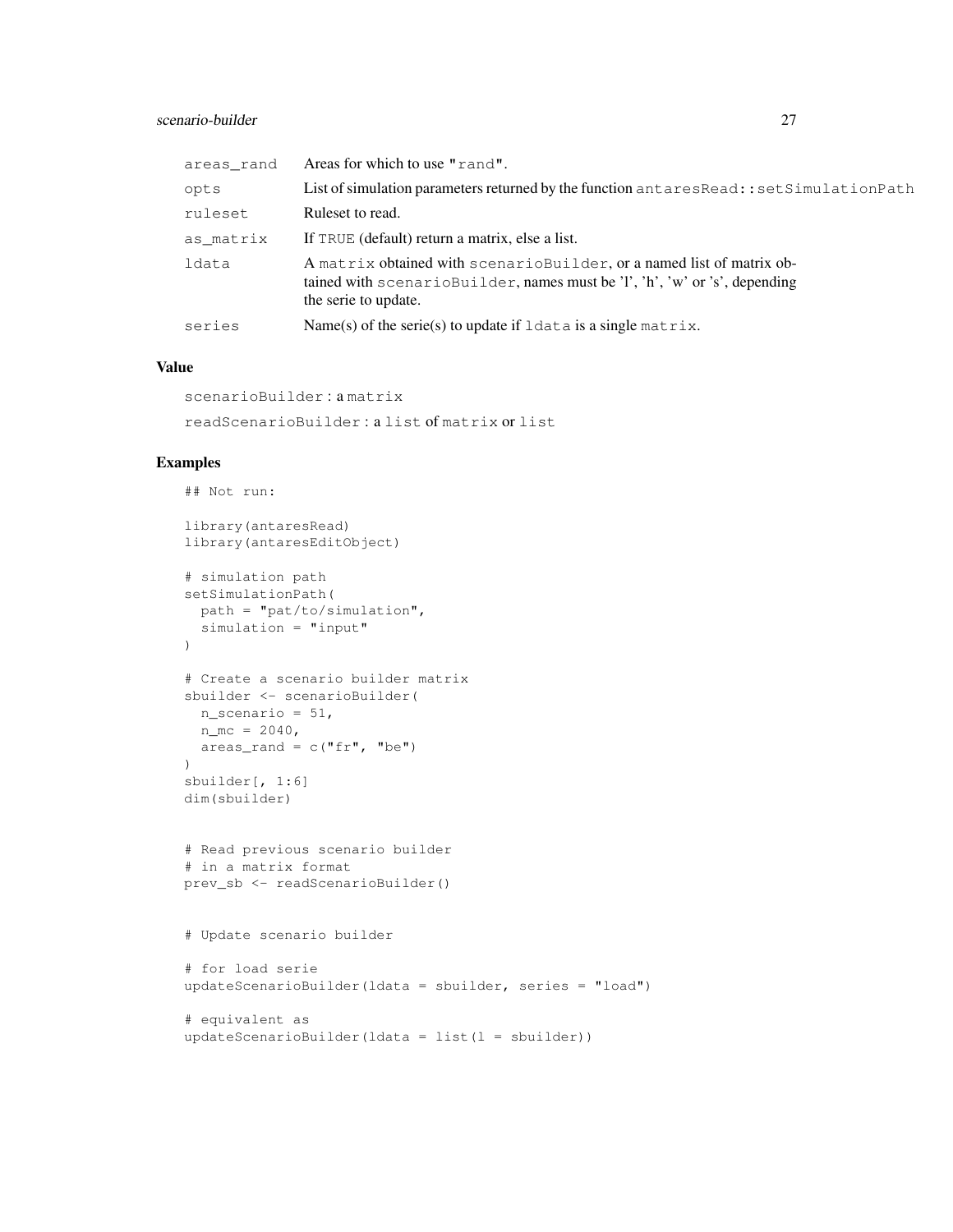```
# update several series
# same input
sbuilder
updateScenarioBuilder(
 ldata = sbuilder,
  series = c("load", "hydro", "solar")
)
# different input
updateScenarioBuilder(ldata = list(
 l = load_sb,
 h = hydro_sb,s = solar_sb
))
## End(Not run)
```
setPlaylist *Set the playlist of an Antares Study*

#### Description

set\_playlist is a function which modifies the input file of an ANTARES study and set the playlist in order to simulate only the MC years given in input

# Usage

setPlaylist(playlist, opts = antaresRead::simOptions())

# Arguments

| playlist | vector of MC years identifier to be simulated                                              |
|----------|--------------------------------------------------------------------------------------------|
| opts     | list of simulation parameters returned by the function antares Read: : set Simulation Path |

# Value

The function does not return anything. It is used to modify the input of an Antares study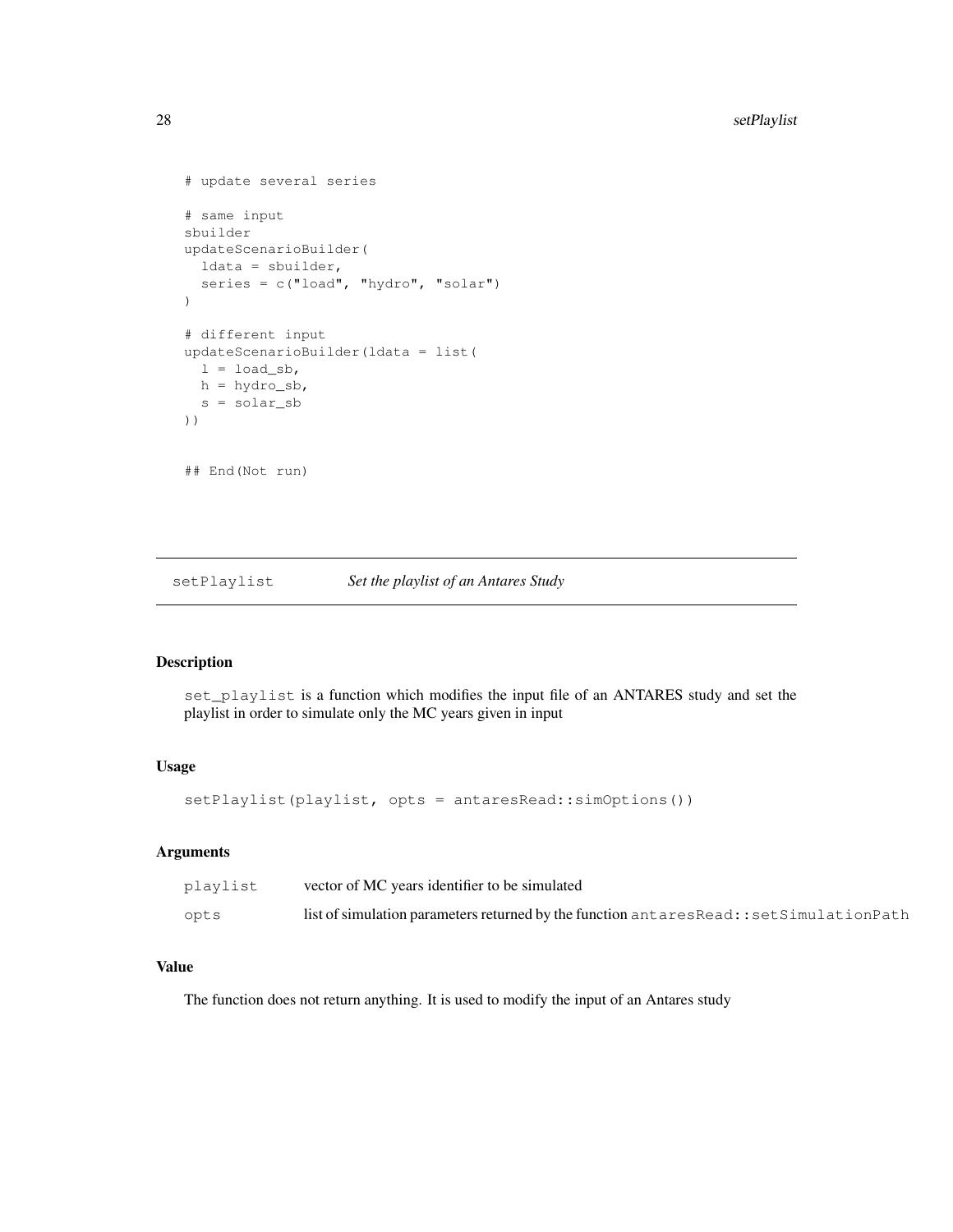setSolverPath *Set path to Antares Solver*

#### Description

Set path to Antares Solver

#### Usage

```
setSolverPath(path)
```
#### Arguments

path (optional) Path to the solver (e.g. antares-6.0-solver.exe in \bin directory where Antares is installed). If missing, a window opens and lets the user choose the directory of the simulation interactively.

#### Examples

```
## Not run:
```

```
setSolverPath(path = "C:/antares/bin/antares-6.0-solver.exe")
```
## End(Not run)

updateGeneralSettings

*Update general parameters of an Antares study*

#### **Description**

Update general parameters of an Antares study

#### Usage

```
updateGeneralSettings(mode = NULL, horizon = NULL, nbyears = NULL,
  simulation.start = NULL, simulation.end = NULL, january.1st = NULL,first.month.in.year = NULL, first.weekday = NULL, leapyear = NULL,
 year.by.year = NULL, derated = NULL, custom.ts.numbers = NULL,
  user.playlist = NULL, filtering = NULL,
  active.rules.scenario = NULL, generate = NULL,
  nbtimeseriesload = NULL, nbtimeserieshydro = NULL,
  nbtimeserieswind = NULL, nbtimeseriesthermal = NULL,
```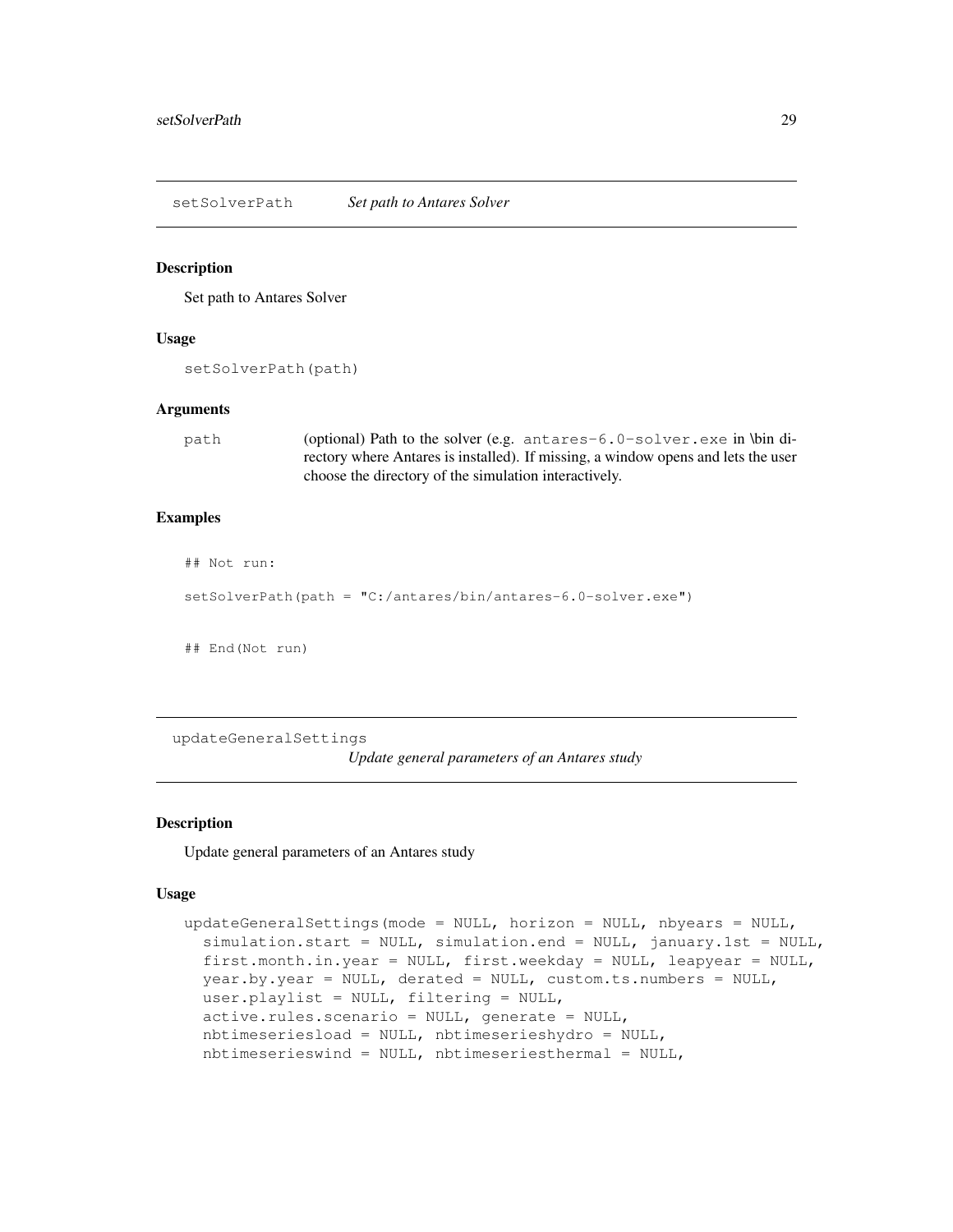```
nbtimeseriessolar = NULL, refreshtimeseries = NULL,
intra.modal = NULL, inter.modal = NULL, refreshintervalload = NULL,
refreshintervalhydro = NULL, refreshintervalwind = NULL,
refreshintervalthermal = NULL, refreshintervalsolar = NULL,
readonly = NULL, opts = antaresRead::simOptions())
```

| mode                               | Economy, Adequacy, Draft.                                                                                                                                                                                                  |
|------------------------------------|----------------------------------------------------------------------------------------------------------------------------------------------------------------------------------------------------------------------------|
| horizon                            | Reference year (static tag, not used in the calculations)                                                                                                                                                                  |
| nbyears                            | Number of Monte-Carlo years that should be prepared for the simulation (not<br>always the same as the Number of MC years actually simulated, see 'selection<br>mode' below).                                               |
| simulation.start                   |                                                                                                                                                                                                                            |
|                                    | First day of the simulation (e.g. 8 for a simulation beginning on the second week<br>of the first month of the year)                                                                                                       |
| simulation.end                     |                                                                                                                                                                                                                            |
|                                    | Last day of the simulation (e.g. 28 for a simulation ending on the fourth week<br>of the first month of the year)                                                                                                          |
| january.1st                        | First day of the year (Mon, Tue, etc.).                                                                                                                                                                                    |
| first.month.in.year                |                                                                                                                                                                                                                            |
|                                    | Actual month by which the Time-series begin (Jan to Dec, Oct to Sep, etc.)                                                                                                                                                 |
| first.weekday                      |                                                                                                                                                                                                                            |
|                                    | In economy or adequacy simulations, indicates the frame (Mon- Sun, Sat-Fri,<br>etc.) to use for the edition of weekly results.                                                                                             |
| leapyear                           | (TRUE/FALSE) indicates whether February has 28 or 29 days.                                                                                                                                                                 |
|                                    | year.by.year (False) No individual results will be printed out, (True) For each simulated year,<br>detailed results will be printed out in an individual directory7: Study_name/OUTPUT/simu_tag/Economy<br>$/mc$ -i-number |
| derated<br>custom.ts.numbers       | See Antares General Reference Guide.                                                                                                                                                                                       |
| user.playlist                      | See Antares General Reference Guide.                                                                                                                                                                                       |
|                                    | See Antares General Reference Guide.                                                                                                                                                                                       |
| filtering<br>active.rules.scenario | See Antares General Reference Guide.                                                                                                                                                                                       |
|                                    | See Antares General Reference Guide.                                                                                                                                                                                       |
| generate<br>nbtimeseriesload       | See Antares General Reference Guide.                                                                                                                                                                                       |
|                                    | See Antares General Reference Guide.                                                                                                                                                                                       |
| nbtimeserieshydro                  |                                                                                                                                                                                                                            |
| nbtimeserieswind                   | See Antares General Reference Guide.                                                                                                                                                                                       |
|                                    | See Antares General Reference Guide.                                                                                                                                                                                       |
| nbtimeseriesthermal                |                                                                                                                                                                                                                            |
|                                    | See Antares General Reference Guide.                                                                                                                                                                                       |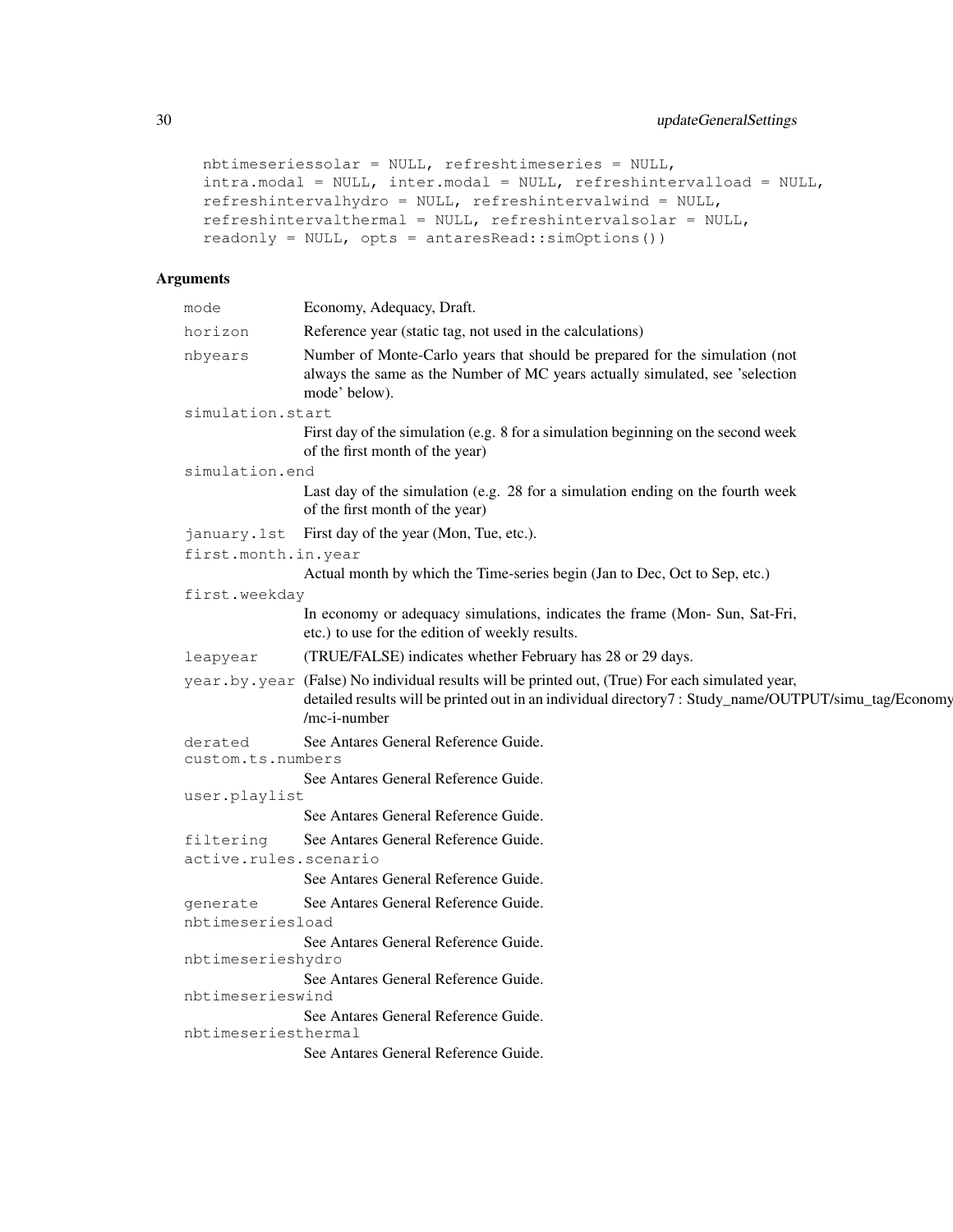# updateInputSettings 31

| nbtimeseriessolar      |                                                                                           |
|------------------------|-------------------------------------------------------------------------------------------|
|                        | See Antares General Reference Guide.                                                      |
| refreshtimeseries      |                                                                                           |
|                        | See Antares General Reference Guide.                                                      |
|                        | intra.modal See Antares General Reference Guide.                                          |
|                        | inter.modal See Antares General Reference Guide.                                          |
| refreshintervalload    |                                                                                           |
|                        | See Antares General Reference Guide.                                                      |
| refreshintervalhydro   |                                                                                           |
|                        | See Antares General Reference Guide.                                                      |
| refreshintervalwind    |                                                                                           |
|                        | See Antares General Reference Guide.                                                      |
| refreshintervalthermal |                                                                                           |
|                        | See Antares General Reference Guide.                                                      |
| refreshintervalsolar   |                                                                                           |
|                        | See Antares General Reference Guide.                                                      |
| readonly               | See Antares General Reference Guide.                                                      |
| opts                   | List of simulation parameters returned by the function antares Read:: set Simulation Path |

# Value

An updated list containing various information about the simulation.

```
updateInputSettings
```
*Update input parameters of an Antares study*

# Description

Update input parameters of an Antares study

#### Usage

```
updateInputSettings(import, opts = antaresRead::simOptions())
```
# Arguments

| import | Series to import.                                                                          |
|--------|--------------------------------------------------------------------------------------------|
| opts   | List of simulation parameters returned by the function antares Read: : set Simulation Path |

# Value

An updated list containing various information about the simulation.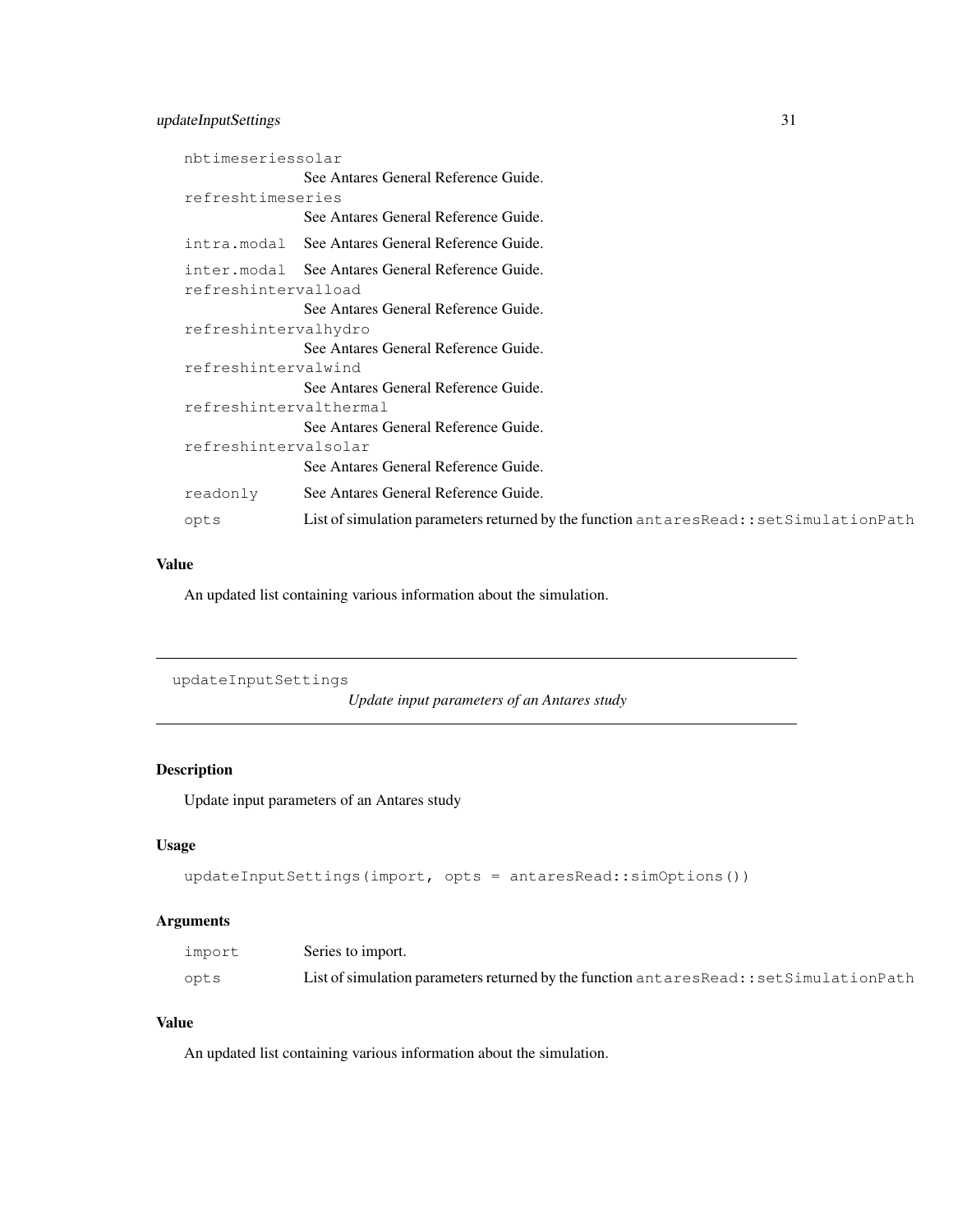#### Examples

```
## Not run:
updateInputStream + \text{int}(\text{import} = c("thermal"))updateInputSettings(import = c("hydro", "thermal")))
```

```
## End(Not run)
```
updateOptimizationSettings

*Update optimization parameters of an Antares study*

#### Description

Update optimization parameters of an Antares study

#### Usage

```
updateOptimizationSettings(simplex.range = NULL,
  transmission.capacities = NULL, include.constraints = NULL,
  include.hurdlecosts = NULL, include.tc.min.stable.power = NULL,
  include.tc.min.up.down.time = NULL, include.dayahead = NULL,
  include.strategicreserve = NULL, include.spinningreserve = NULL,
  include.primaryreserve = NULL, include.exportmps = NULL,
  power.fluctuations = NULL, shedding.strategy = NULL,
  shedding.policy = NULL, unit.commitment.mode = NULL,
  number.of.cores.mode = NULL, day.ahead.reserve.management = NULL,
  opts = antaresRead::simOptions())
```

```
simplex.range
               week or day
transmission.capacities
               true, false or infinite
include.constraints
               true or false
include.hurdlecosts
               true or false
include.tc.min.stable.power
               true or false
include.tc.min.up.down.time
               true or false
include.dayahead
               true or false
```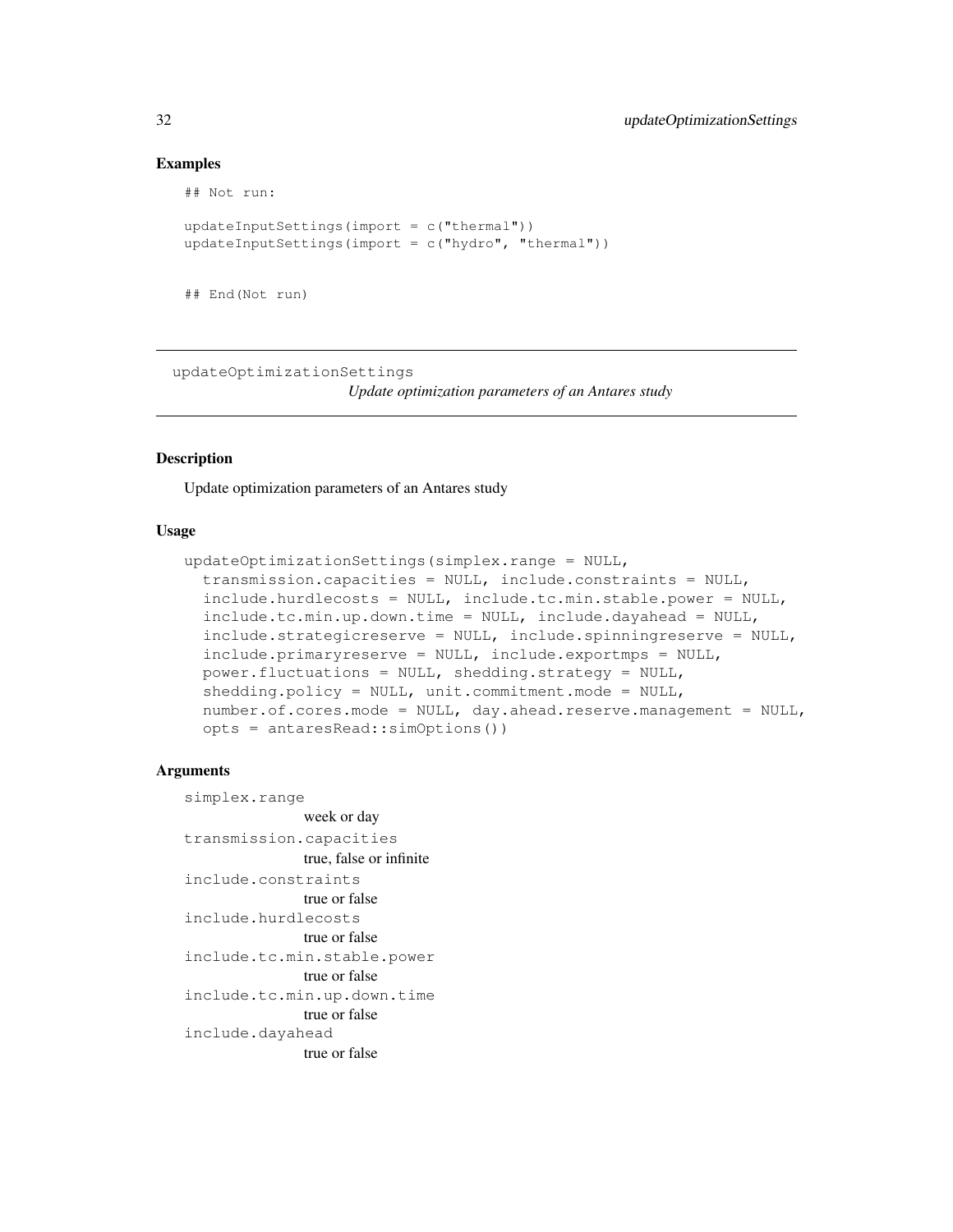#### writeIni 33

| include.strategicreserve |                                                                                       |
|--------------------------|---------------------------------------------------------------------------------------|
|                          | true or false                                                                         |
| include.spinningreserve  |                                                                                       |
|                          | true or false                                                                         |
| include.primaryreserve   |                                                                                       |
|                          | true or false                                                                         |
| include.exportmps        |                                                                                       |
|                          | true or false                                                                         |
| power.fluctuations       |                                                                                       |
|                          | free modulations, minimize excursions or minimize ramping                             |
| shedding.strategy        |                                                                                       |
|                          | share margins                                                                         |
| shedding.policy          |                                                                                       |
|                          | shave peaks or minimize duration                                                      |
| unit.commitment.mode     |                                                                                       |
|                          | fast or accurate                                                                      |
| number.of.cores.mode     |                                                                                       |
|                          | minimum, low, medium, high or maximum                                                 |
|                          | day.ahead.reserve.management                                                          |
|                          | global                                                                                |
| opts                     | List of simulation parameters returned by the function antaresRead::setSimulationPath |

# Value

An updated list containing various information about the simulation options.

| writeIni | Write ini file from list obtain by antaresRead:::readIniFile and modify |
|----------|-------------------------------------------------------------------------|
|          | by user                                                                 |

# Description

Write ini file from list obtain by antaresRead:::readIniFile and modify by user

# Usage

writeIni(listData, pathIni, overwrite = FALSE)

| listData  | list, modified list obtained by antaresRead:::readIniFile. |
|-----------|------------------------------------------------------------|
| pathIni   | Character, Path to ini file.                               |
| overwrite | logical, should file be overwritten if already exist?      |